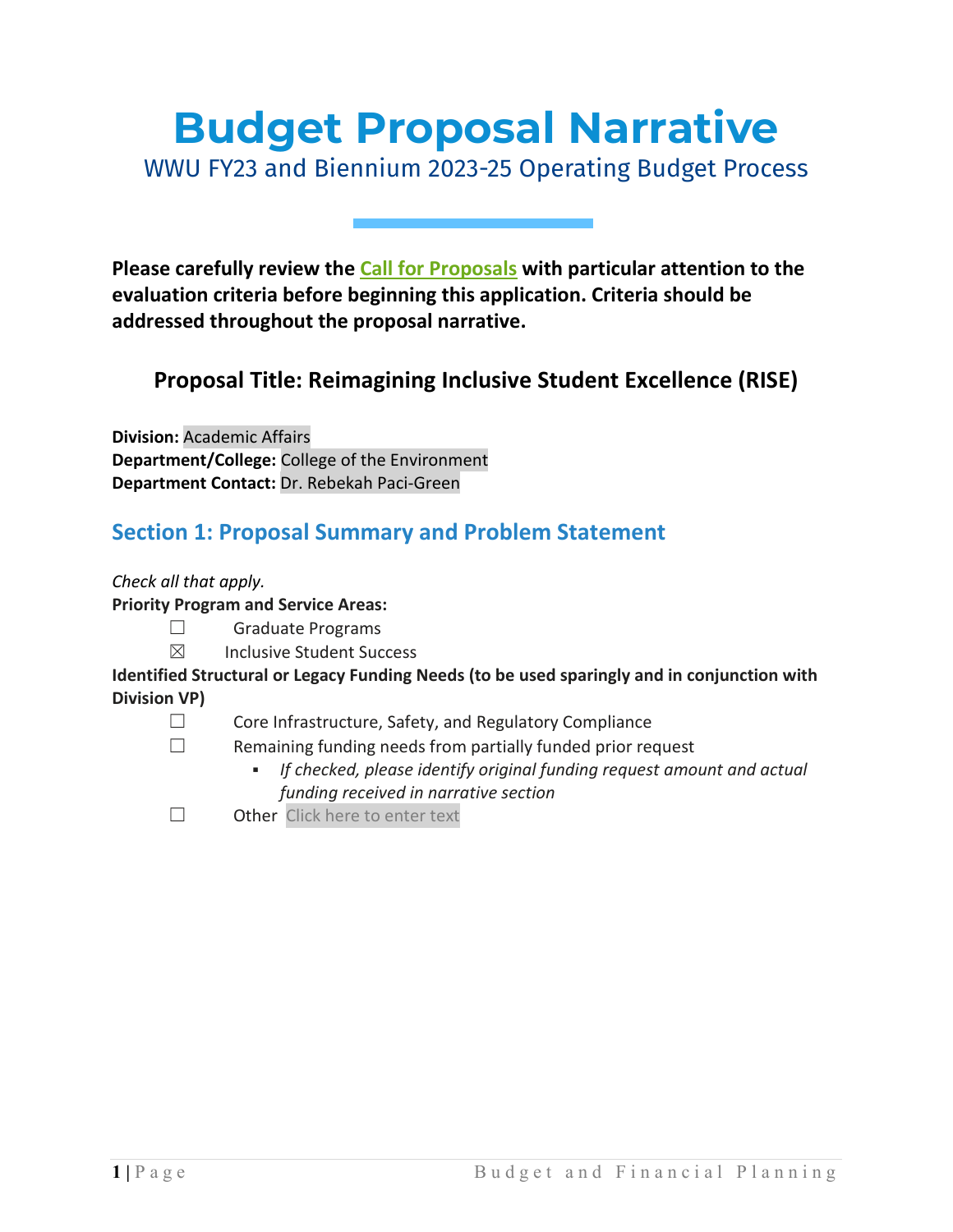### **Statement of Purpose (One Page or Less):**

*What are the challenges or opportunities being addressed? How will the new investment(s) in this proposal address this challenge or opportunity? What are the expected outcomes if this proposal is funded?*

The College of the Environment seeks funds to **launch an Office for Reimagining Inclusive Student Excellence (RISE)**, which will support a suite of inclusive student success activities that will transform undergraduate education for all students in the College—with targeted interventions supporting first-generation, Pell Grant-eligible, and racial and ethnic minorityidentified students. Innovations in education developed to support the most marginalized students ultimately support and engage all students.

This program addresses three major challenges the College currently faces. First, many students come to Western each year expressing an interest in College of the Environment programs, but insufficient academic readiness, limited opportunities to engage with the College, and a lack of strong support networks have deterred them. Second, students that do enter the College are overwhelmingly white, suburban, and middle-class; this demographic homogeneity limits the diverse perspectives needed for addressing environmental challenges. Third, first-year student retention rates are decreasing, especially for first generation, Pell Grant-eligible, and underrepresented minorities.

To address these challenges, the College proposes a Reimagining Inclusive Student Excellence (RISE) Office—staffed by a new Director and new student mentors. It will be supported by existing faculty, advising staff, and outreach staff. Research shows that inclusive student success, especially for underrepresented student groups, is consistently facilitated by learning environments that provide a sense of belonging, self-efficacy, instructor and peer role models, professional identity, and social responsibility [1-13]. The RISE Office will support a series of activities from matriculation to graduation. It will leverage existing Western programs and build needed support infrastructure within the College by a) launching a **College Distinguished Scholars Program** and **Peer Mentoring Program** specifically designed to recruit and mentor first-generation and underrepresented racial and ethnic minority-identified students; b) **expanding College presence in first-year programs** such as Viking Launch and Freshman Interest Group; c) opening an **Environmental Student Union space**; and c) provide logistical support to **expand inclusive field and expeditionary courses** that allow students to learn science, math and policy content through coordinated courses of undergraduate field research. Experiential learning is a pedagogical approach that has been shown to increase success in underserved students [2-7, 9, 11, 56-59].

In parallel, faculty will address barriers to admission and retention by developing and offering **student-centered, inclusive skills support courses** in math, science, and critical reading and writing, an evidence-based approach for inclusive student success, especially for underrepresented groups [45-55]. Through these efforts, RISE has the potential to diversify our College's graduates, improve student experiences, and ultimately provide Western with models for inclusive education that can serve as a future recruitment tool.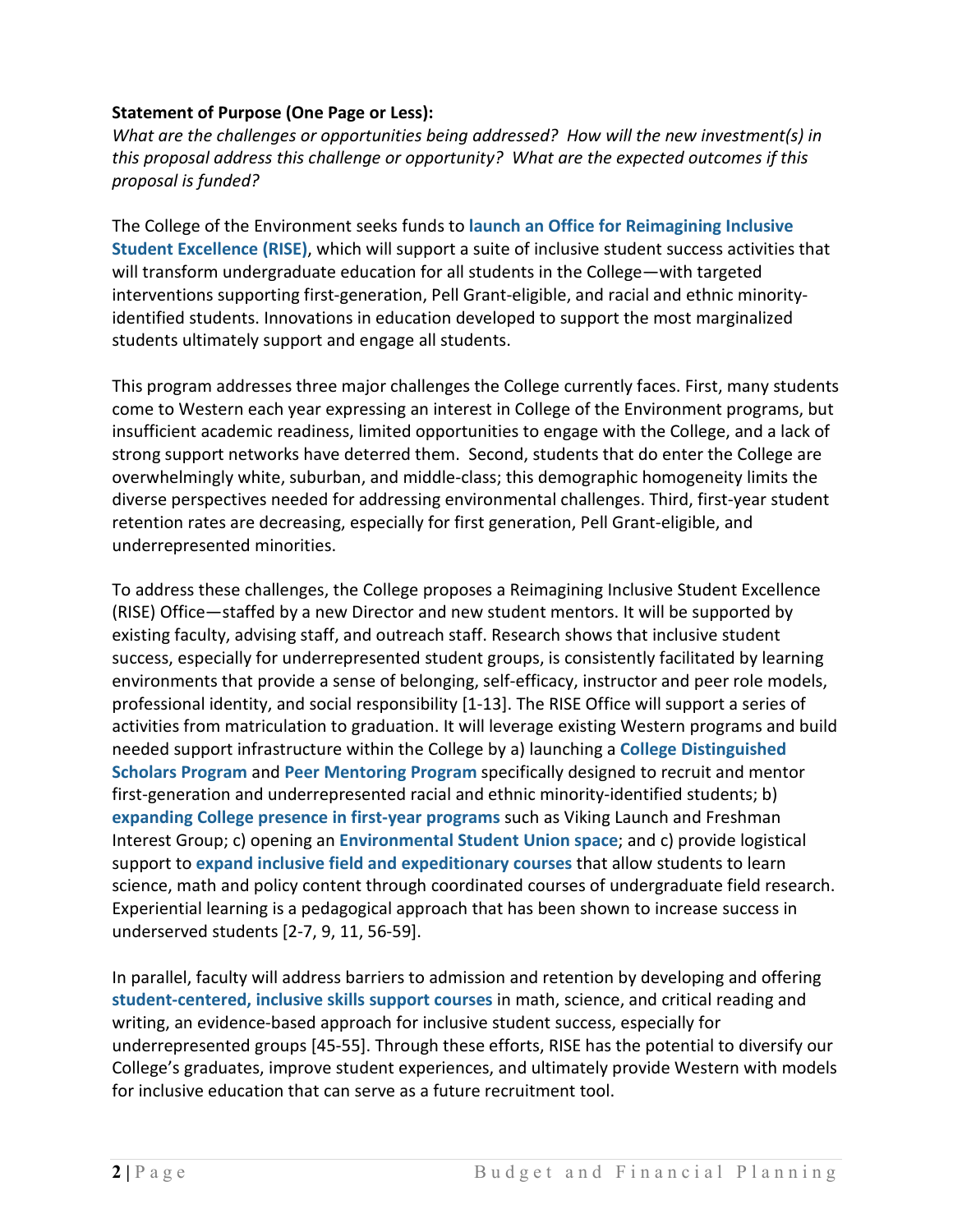### **Summary of Proposed New Investments:**

*Summarize the new investments included in this proposal (total monetary amount, number of FTE and type of positions, and other expenses). Explain the need for any goods and services or professional contracts.*

In 2016, the College completed and adopted its Diversity and Inclusion Action Plan. In the intervening years we have been able to achieve many elements of the plan: we substantially increased faculty diversity through recent hires, established standing College and Departmentlevel Diversity and Inclusion Committees, created College website pages focused on ADEI, and revised department-level missions and visions. In 2017, the College reallocated internal funds to hire a College Diversity & Recruitment Specialist. That Specialist has been able to further address student support services for underrepresented students, access scholarships, and student engagement.

Today, expanding our impact is limited by a lack of budget and support staffing. Faculty excited about further advancing ADEI in their courses, research, and mentoring are limited by time and funding constraints, as well as the historic low diversity among College of the Environment majors. This proposal seeks to reduce these constraints.

Approximate direct costs for each new investment are described below:

### **INVESTMENT 1. DIRECTOR OF THE RISE OFFICE**

 $(*$65,000 + benefits annual cost, $10,000 one-time cost)$ 

The College will hire a **new Director** (\$65,000) to staff a Reimagining Inclusive Student Excellence (RISE) Office, with \$10,000 allocated for recruitment and startup. The existing College Diversity Recruitment and Retention Specialist position, funded through the College, will continue to focus on outreach, including outreach to community colleges, high schools, and prospective students, as well as supporting RISE office activities related to diversity and retention. The Director will oversee implementation and management of the following programs:

*Engaging with First Year Experience for Students with Environmental Interests.* To improve our ability to directly recruit and mentor first-generation, Pell-Grant eligible, and racial and ethnic minority-identified students, the RISE Director will work with College Administration and Department Chairs to launch a **College-wide Distinguished Scholars program**—**Environmental Scholars Rising.** The Director will coordinate with Admissions and Outreach to identify, invite and enroll 10 incoming first-year students a year, with the goal of having about 40 scholars at any one time. The College will especially target promising first-year students who are firstgeneration and racial and ethnic minority-identified students; College advising staff and our Diversity Recruitment and Retention Specialist will engage directly with regional high school advisers to promote the program and encourage diverse student applicants.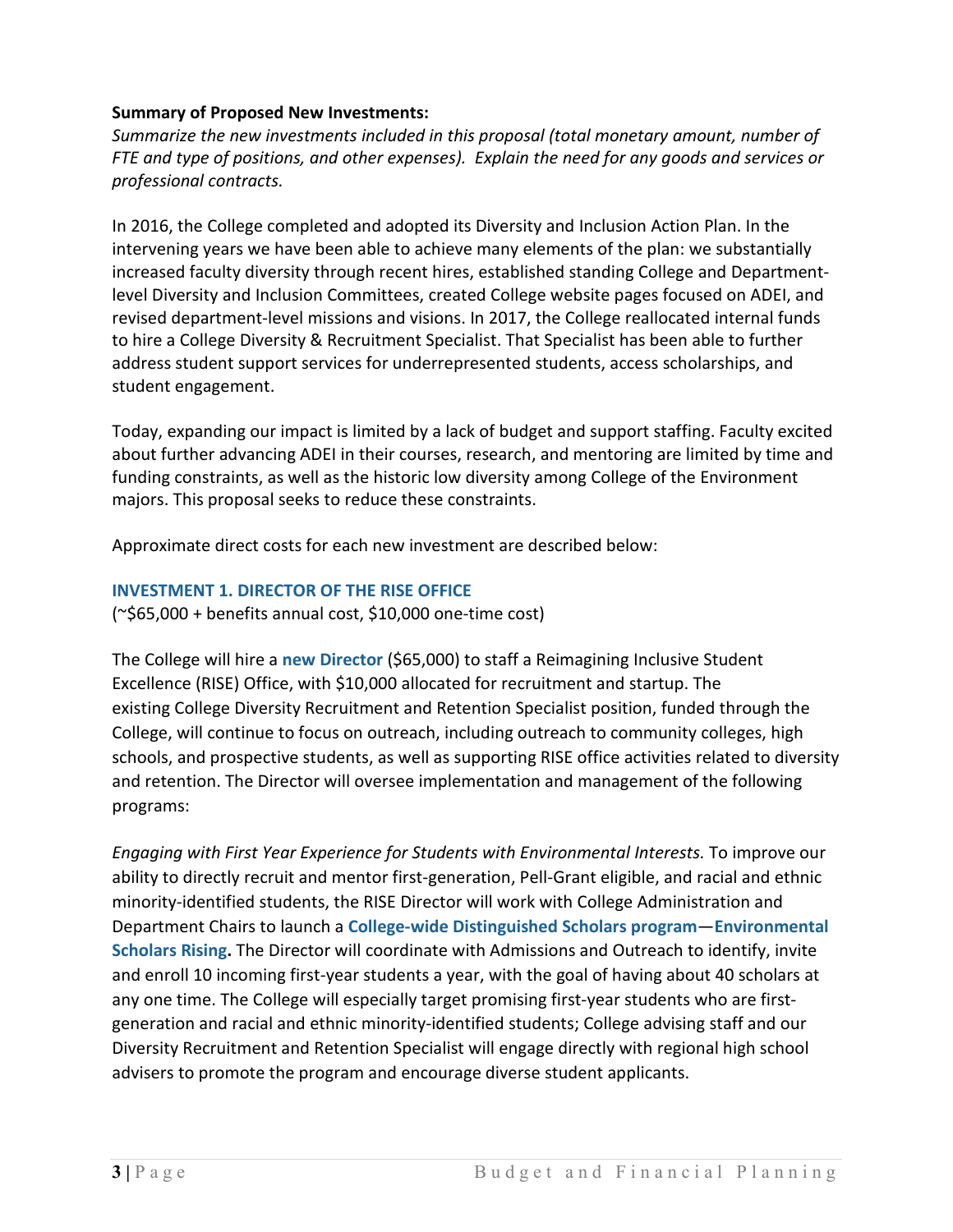The Environmental Scholars Rising program will group students accepted into the program into annual cohorts and pair them with faculty mentors who will follow the cohort until graduation. We expect some students to not stay in the Scholars program through the full four years; transfer students and others whom the RISE Director identifies will be invited to "fill out" the program as needed. Two faculty members -- one from the environmental science branch and one from the environmental studies branch of the College -- will work together to mentor two sets of scholars, for a 1:10 mentor to scholar ratio and built-in interdisciplinary experience for the scholars. Scholars will receive a small textbook stipend, priority registration in College courses, and be invited to participate in a field introduction to regional research and community engagement projects led by College faculty prior to their first fall quarter (See Investment 4).

The RISE Director will support faculty mentors, by meeting with mentors and students regularly, to help identify and provide logistical support for activities and events that support the students' growth as scholars, engaged citizens, and professionals. The Scholars program will be tailored to the changing needs of the scholars as they enter Western and grow as scholars of the environment.

- In the first two years, scholars' activities will center around supporting students early academic success, interdisciplinary exploration, and building connections. For example, RISE and mentors will ensure scholars feel comfortable with tech tools and introduce them to campus support services, library services, and student clubs and centers.
- As scholars gain confidence and build connections through their emerging professional identities, faculty mentors will also engage with scholars in ways that allow them to explore the breadth of College of the Environment fields. Together they may organize a campus lecture or film and meeting afterwards to discuss, volunteer on a relevant community project, or host a field-of-study-relevant book club. Faculty mentors may support them in submitting a Sustainability, Equity and Justice Fund (SEJF) proposal.
- As scholars progress further, activities will shift more heavily towards professional development, such as tours of professional organizations, hosting panels of professionals, attending professional conferences and networking events, running mini workshops of writing professional resumes, developing a professional online presence, building portfolios, mock interviews, attending career fairs, and securing relevant internships.

Because the Scholars program will have capacity limitations, and targeting underserved students, the RISE Director and College faculty will also leverage the existing programs on campus to engage with other first year students who may have a curiosity about or affinity with environmental issues. The RISE Director will identify and organize faculty to **engage with the Viking Launch and the Freshman Interest Group (FIG) programs** to expose students to local environmental issues, research, and solutions they could study further through degree programs in the College of the Environment. The RISE Director will collaborate with the Center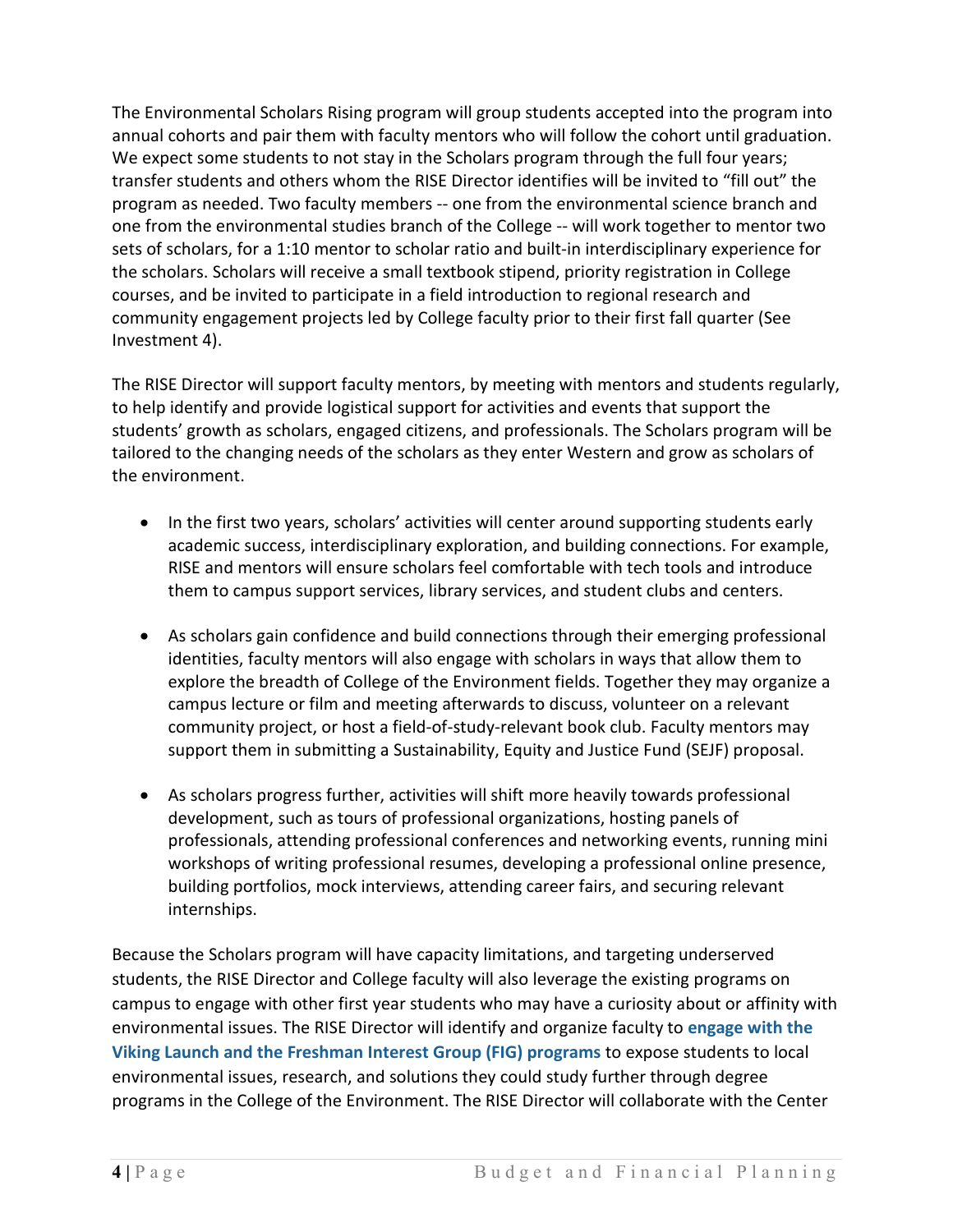for Community Engagement, Outback Farm, RE Sources, Shannon Point Marine Center, Sustainability and Engagement Institute, Nooksack Salmon Enhancement Association, the Outdoor Center, L.E.A.D., and other university and community organizations to create highinterest, high-impact field excursions that enhance students' sense of place and connection to College offerings.

*Enhancing Connection with Pre-majors & Early Majors/Transfer students.* The RISE Director will coordinate with Space Administration and Facilities Management to **develop a physical space for student engagement—an Environmental Student Union**. The envisioned space will provide a hub that encourages peer-to-peer social interaction and provides direct access to studentsupport-services, the RISE Office, College advising and mentoring staff and faculty, Associated Student Senators, campus organizations, and local activities related to sustainability and social and environmental justice. The space will be a hearth for students in, or wanting to become part of, the College of the Environment.

The need and vision for such a space was first articulated by College students of color who submitted and were awarded a student-led Sustainability, Equity, and Justice (SEJ) award in 2019. The goal of that 2019 proposal was to create a safe, inclusive, culturally re-affirming space; provide resources to facilitate student success; facilitate and provide for student organizing; and be part of a network of University resources serving students. The students advocating for this space also saw the space as a place where principles of sustainability would be visible in the development and design of the space. (The SEJF award was unable to be implemented due to fund usage rules and Space Administration constraints; however, students still keenly express need for a space for collaboration and connection.) The Director will develop a coordinated schedule for the Environmental Student Union such that all students – but especially pre-majors, early majors, and transfer students – will be able to connect, collaborate, and form a sense of community that supports their emerging professional identities. We will pay special attention to making the space visually and physically welcoming and affirming for a wide diversity of students.

#### **INVESTMENT 2. PEER-SUPPORT MENTORS**

(~\$40,000 annual cost)

The RISE Director will also develop and oversee a **peer-support mentoring** program for underrepresented students. The RISE Director will recruit 10 Peer Support Mentors per year. Some upper-division students in the Environmental Scholars Rising program will be invited to be peer-mentors, which will help to broaden the influence of the faculty mentoring, resource connections, and engagement activities they experienced. However, Peer Support Mentors will also be drawn from across the student body and within the College, including direct recruitment through the Ethnic Student and LGBTQ+ centers, as well as from transfer students, religious groups, and other student clubs on campus.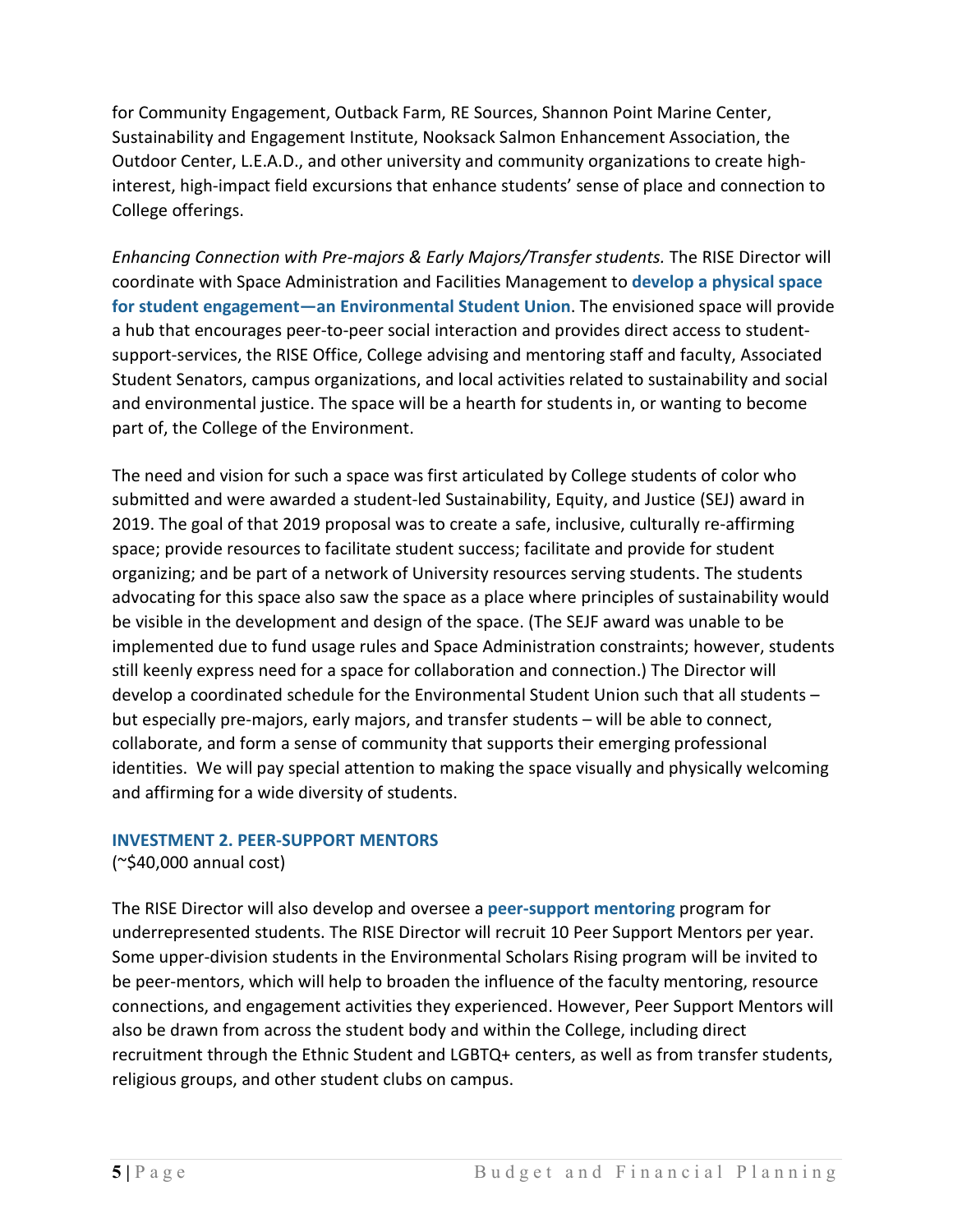The RISE Director and College advising staff will use Navigate, the student advising software, along with insights from faculty, peer mentors, and the Diversity Recruitment and Retention Specialist, to identify students most likely to benefit from peer-mentoring and invite them to participate in the program. As with the Scholar's program, first-generation and racial and ethnic minority-identified students will be specifically invited to join the program. While not underrepresented in the College, Transfer students, students living with disabilities, women in environmental science, and LGBTQ+ students face unique challenges in the College. They will benefit from peer-support mentoring that can enhance their sense of belonging and can help connect them to support resources.

Peer mentors will work with the RISE Office to organize activities that will support inclusive academic success, a sense of belonging, and self-efficacy among students as they build their identities as leaders in environmental problem-solving. Peer Support Mentors will work 5-10 hours a week during the academic year and each mentor 5-8 students. Example activities include group advising sessions, faculty meet-and-greets, study sessions, visits to the Writing Center and scholarship center, panel discussions with successful graduates; resume writing sessions; skills acquisition workshops, such as technology training and field safety; and career fair attendance.

Peer mentors will also organize activities to help students form connections with other peers (e.g., recreation activities through the Outdoor Center, community service, films, invited speakers, connecting with dorm programing to highlight and engage new students). They may also reach out to students unaware of the College's offerings, by working with dorm RAs, campus clubs, and student centers.

### **INVESTMENT 3. FACULTY TRAINING AND SUPPORT**

(~\$68,500 one-time cost, ~\$37,000 annual cost)

Many College of the Environment faculty, including the many who participated in the development of this proposal, are eager to deeply reimagine our curricular engagement with students across all four years of their time at Western. Yet, existing teaching, research and service requirements have constrained our ability to do so. Faculty need both one-time funds, to develop and pilot deep and innovative change to curriculum, and ongoing funds to engage in meaningful mentoring of underrepresented students. Advanced training in ADEI best practices and culturally relevant teaching will further support this effort. Such training will employ an assets-based approach that sees underrepresented students as bringing community cultural wealth to their learning and to the wider learning community [14].

### *Developing Support and Field Courses*

With one-time funds of \$34,000 will cover six course releases over a three-year period so that faculty can **develop a series of science and math support courses.** These support courses will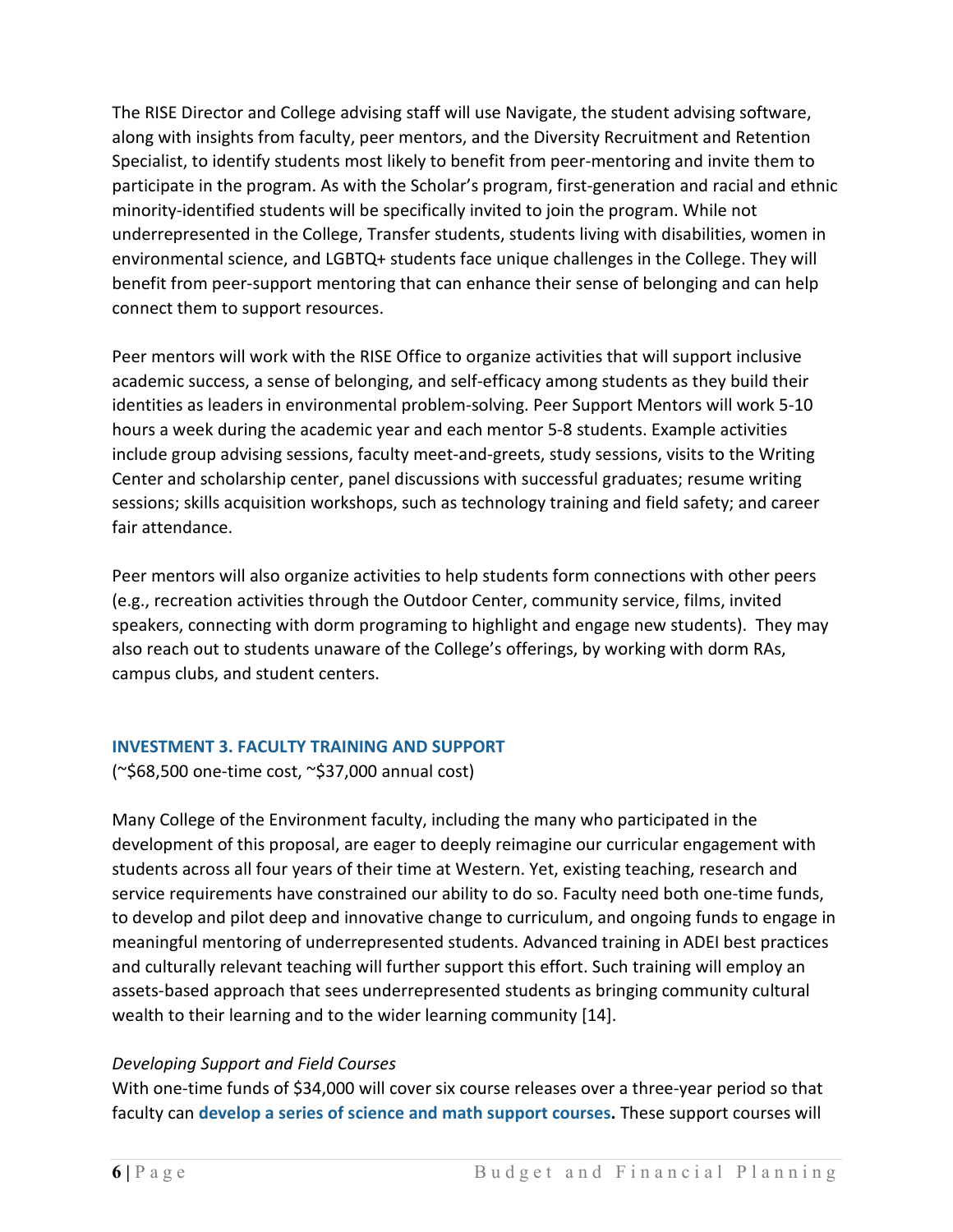supplement the existing BIOL 204, 205, 206 series, the CHEM 161,162,163, and Math 112 and 114 offerings.

The biology and chemistry series are required for Environmental Science majors; Environmental Studies majors are strongly encouraged to take chemistry, biology and MATH 114. However, the existing biology, chemistry, and math series courses are designed for students majoring in other sciences. College of the Environment students often struggle to find the content relevant, a strong deterrent especially for students with less access to high quality high school math and science courses. Thus, these skills-building support courses will target talented students that may face barriers to entering their desired environmental degree choice or are dissuaded from taking more advanced science courses that would strengthen their knowledge of socioenvironmental systems.

These skills-building support courses will be academically rigorous support courses that introduce the culturally relevant environmental contexts for STEM concepts, such environmental justice, pollution, biodiversity, natural resource management, agroecology, and climate change. The tutorials will draw upon research in student-centered learning and inclusive classroom pedagogies to better ensure that the tutorial is a space where students can ask questions and connect STEM learning with their emerging identities as professional interdisciplinary scientists, scholars, and environmental problem-solvers.

Faculty will also **develop a critical reading and writing support course** to supplement existing College core curriculum**.** It will focus on supporting students as they learn to engage with environmental sector peer-reviewed literature. This literature often spans multiple disciplines, ideological stances, and epistemic positions and some students will benefit from extra support that helps them engage in meta-cognition techniques to critically engage with the readings. Critical writing skills will be taught alongside critical reading.

Generally, College of the Environment faculty develop, propose, and revise their courses as an integral part of their teaching practice. Our courses focus on issues impacted by emerging science, changing policy frameworks, a dynamic natural environment, and growing societal awareness of social and environmental justice intersections. We welcome and relish frequent course revisions and new course development. Furthermore, we frequently seek and are awarded summer teaching grants. However, the skills-building supplemental course development we propose here, as well as the inclusive field courses we describe below, are well beyond typical course development expectations and even the several weeks of support offered through summer teaching grants. Developing these skills-building courses will require a multi-year effort to review existing science series courses, analyze best practices elsewhere, and develop environmental examples and applications, and build the institutional connections to ensure effective implementation. Faculty will further be tasked with monitoring and assessing the effectiveness of these supplemental courses in the first few years, adjusting as needed.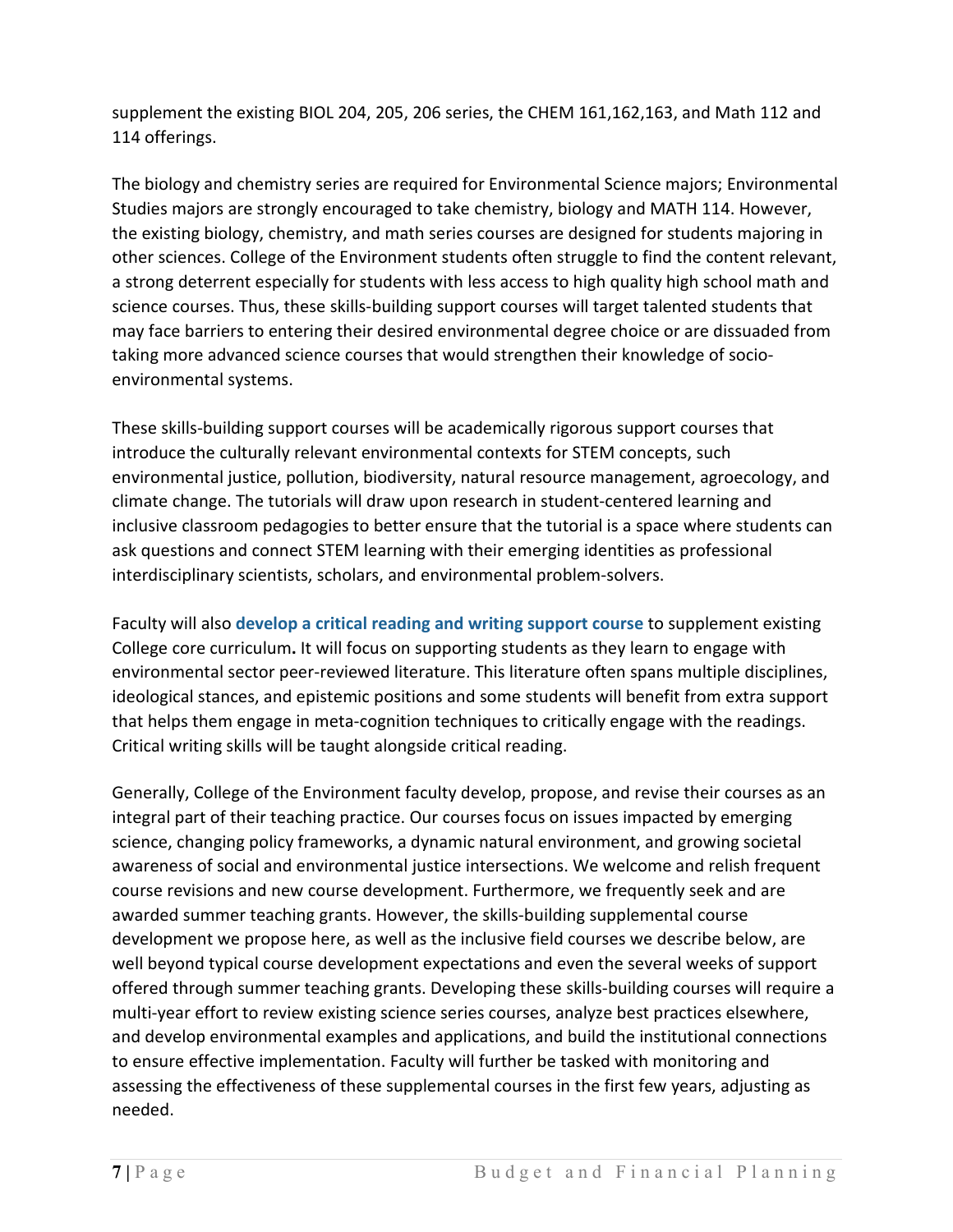A portion of these support courses will be reserved for students in the Environmental Scholars Rising program and those in the peer-mentoring program as a way to bolster inclusive student success. When additional seats are available, College advising staff will use Navigate to further identify at-risk students with math placement and/or poor grades in science, math, and English 101 courses.

Separately, one-time funds of \$34,000 will be used to cover six course releases over three years to extensively redesign several traditional courses as **inclusive, field-based and expeditionary course clusters**. Initially the foci are likely to be **Marine Conservation**, **Urban Environmental Justice**, and **Environmental Pollution Monitoring.** These courses will be based upon the Course-Based Undergraduate Research Experience (CURE) format.

When designed and staffed by faculty committed to addressing ADEI barriers in traditional courses, the CURE course format been found to effectively engage students traditionally underrepresented in STEM fields [1-13]. In these course clusters, students will directly engage in research that allows them to gain skills in field observation, data collection, laboratory research, data analysis, and professional written and oral communication in ways that transform separate, traditional courses into an inclusive, integrated, and engaging learning experience.

Care will be taken to address the needs of students with disabilities, students with limited field experience, and students with financial and care responsibilities. The course clusters will ensure multiple methods of engagement, some of which may be lab or campus-based engagement in support of the broader field mission.

We will leverage internal summer teaching grants to further develop field components in existing classes, and over time, expand our field clusters, with other foci possibly including riverine systems, alpine environments, watershed studies, energy transitions, and contaminated site management.

### *Offering Support and Field Courses*

Once developed, annual funds of \$14,300 will cover **10 credits of adjunct teaching instruction per year in biology, chemistry, math and critical writing support courses**. We will offer three 1 credit biology support courses each year to follow the BIOL 204, 205, and 206 series and three 1-credit chemistry support course each year to follow the CHEM 161, 162, 163 series. Two 1 credit support courses will be tailored to support students in MATH 112 and 114 once each a year, primarily targeting students interested in Environmental Studies and Urban and Environmental Planning and Policy departments. Separately, a 1-credit critical reading and writing skills support course will be offered twice a year to supplement existing 300-level core courses in the College.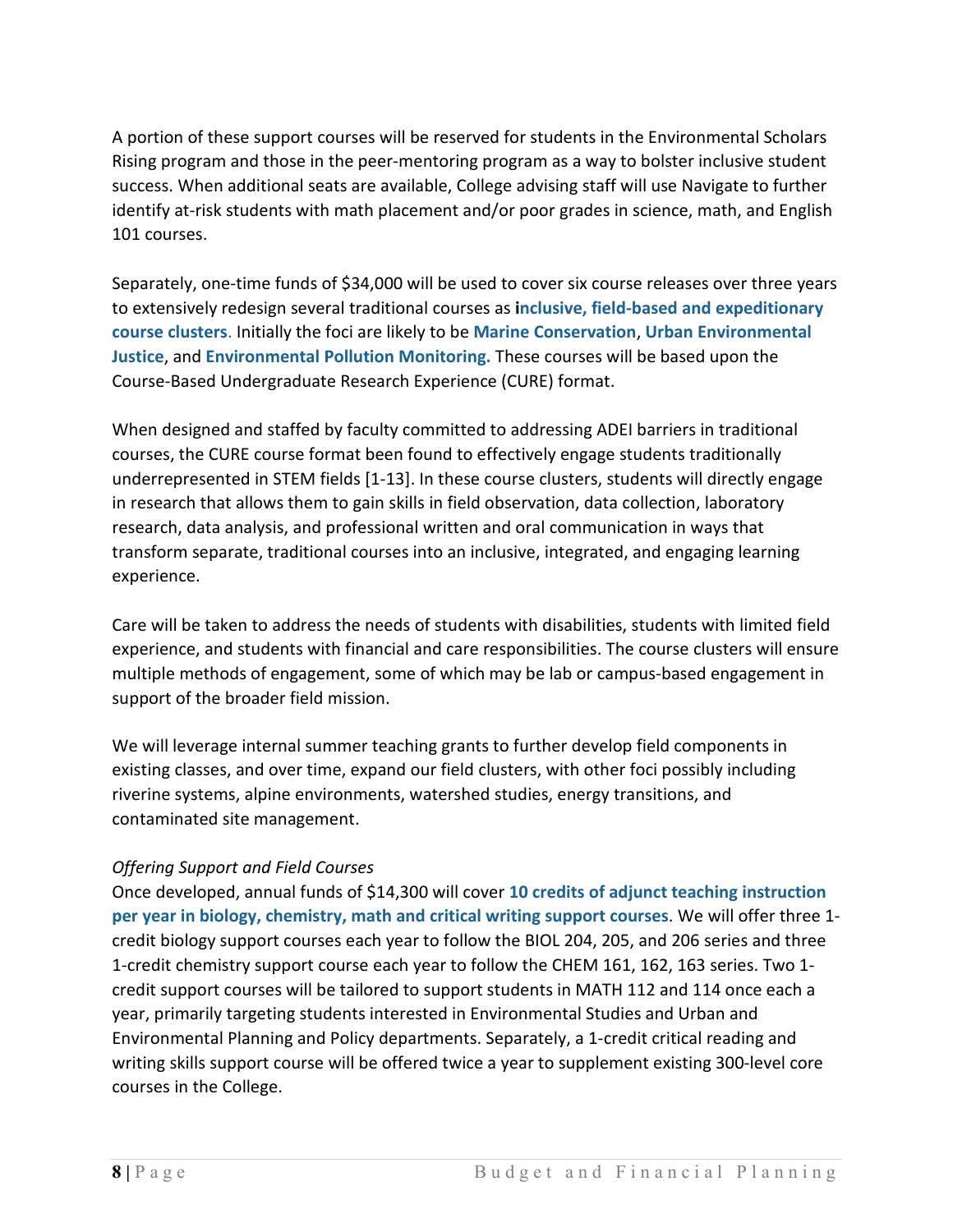Recurring funds of \$23,000 annually will support one course release per year for **four faculty mentors** to support the Environmental Scholars Rising program, described earlier. At full implementation, four faculty mentors will support 40 students. The four faculty members will be drawn from across College departments, allowing for interdisciplinary faculty collaboration in mentoring scholars and for students to observe and partake in cross-department and interdisciplinary exchange of ideas.

### **INVESTMENT 4. INCREASED UNDERGRADUATE ADVISING SUPPORT**

(\$26,000 + benefits, annual)

The College has operated under a centralized advising model since 2000, with two professional staff advisers supporting all majors and minors. Since this shift, College majors have grown from 309 students to 624 students. The College currently has 236 minors as well.

To accommodate the more than doubling of this advising load, the college's two advisers have sharply reduced their outreach in regional community colleges and high schools. Even with the reduction of these outreach activities, students frequently cannot get advising appointments in a timely manner, which has resulted in degraded degree planning and delayed time to degree for some students. The impacts are felt most directly by first generation and transfer students who benefit most from robust advising support.

We propose a **0.5 FTE staff undergraduate program adviser** (\$26,000) to support existing advisers, allowing the advisers to improve advising accessibility and allowing advisers to return to regional outreach. With support from the RISE Office, advisers would also engage in further ADEI and culturally-relevant support training to further improve the quality of advising support for historically underserved students.

### **INVESTMENT 5. PROGRAM IMPLEMENTATION**

#### (\$25,000 one-time, \$52,500 annual)

As part of ongoing program implementation, the RISE Director and a rotating faculty member will engage in continuing education access, diversity, equity and inclusion **ADEI training** (\$3000, annual). One such option is Center for Improvement in Mentoring Experience in Research (CIMER) training, which could be offered as campus training to benefit mentors in Distinguished Scholar programs across Western's campus. Through a combination of existing skills and continued training, faculty associated with the RISE activities will support college-wide reflection and learning; they will facilitate mini-workshops and discussion forums addressing ADEI and evidence-based best practice in inclusive teaching and mentoring.

Funds will also support an annual **2-day training for incoming Peer Support Mentors** (\$4000, annual), facilitated by the RISE Director and in collaboration with lead faculty.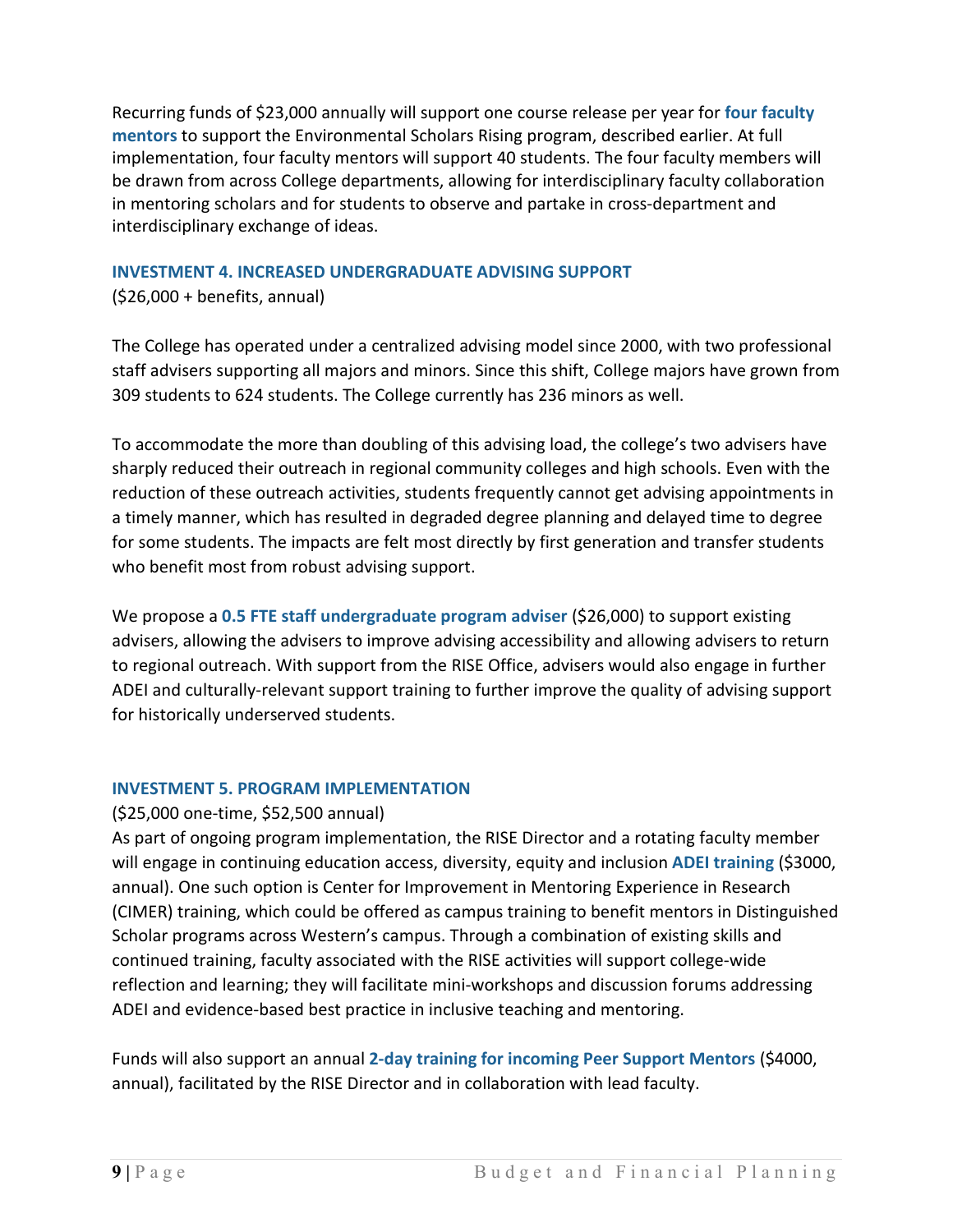The Environmental Scholars Rising Program will include funds for a small **textbook stipend** for its 40 scholars (\$10,000, annual), which we plan to supplement through seeking philanthropic matching funds. It will also include funds for a **2-day, pre-term workshop** (\$4000, annual) for incoming scholars and mentors, learn about the College of the Environment's' work, and tour regional research and community environmental intervention sites. Further funds will be used for **mentors and upper division scholars to attend a regional professional conference or workshop** (\$3000, annual).

To implement field and expeditionary courses, an **equipment investment** (\$20,000, one-time) is needed for safety and communication equipment and data collection tools. Recurring funds will support **ongoing delivery of field courses** (\$10,000, annual), including replacement of consumable data collection and other material, field transportation, and, where needed, community-partnership support. Additional recurring funds will **reduce field course fee barriers**  (\$15,000, annual) for first-generation, low-income, and racial and ethnic minority-identified students to ensure that these experiential and field courses do not replicate and amplify existing barriers to participation. The RISE Office will work with the College administration and Foundation to further fund raise and expand course fee subsidies to a wider number of students.

A secondary barrier to field and experiential courses is often gear. We seek funds to invest in **student gear** (\$5000, one time) for students who do not have their own. Importantly, the College will work with the Outdoor Center to manage this gear. A small amount of annual funds will support increased staffing at the Outdoor Center (\$1000, annual**)** to manage check in/out of gear at the Outdoor Center; this increased staffing, supported through the RISE proposal, will incidentally increase campus-wide access and be more sustainable than developing an internal gear loan program within the College. The RISE Office will work with our development team to create opportunities for alumni and state outdoor retailers to further support gear scholarships and donate gear.

Finally, **supplemental operational funds for the RISE Office** (\$2500, annual) will support engagement events, visiting speakers, office supplies, other incidentals and will supplement the approximately \$5,000 current provided by the College for Diversity Outreach and Retention.

#### **INVESTMENT 6. SPACE RENNOVATION**

Addressed in Section 4 of the proposal; waiting for cost estimate from Space Administration.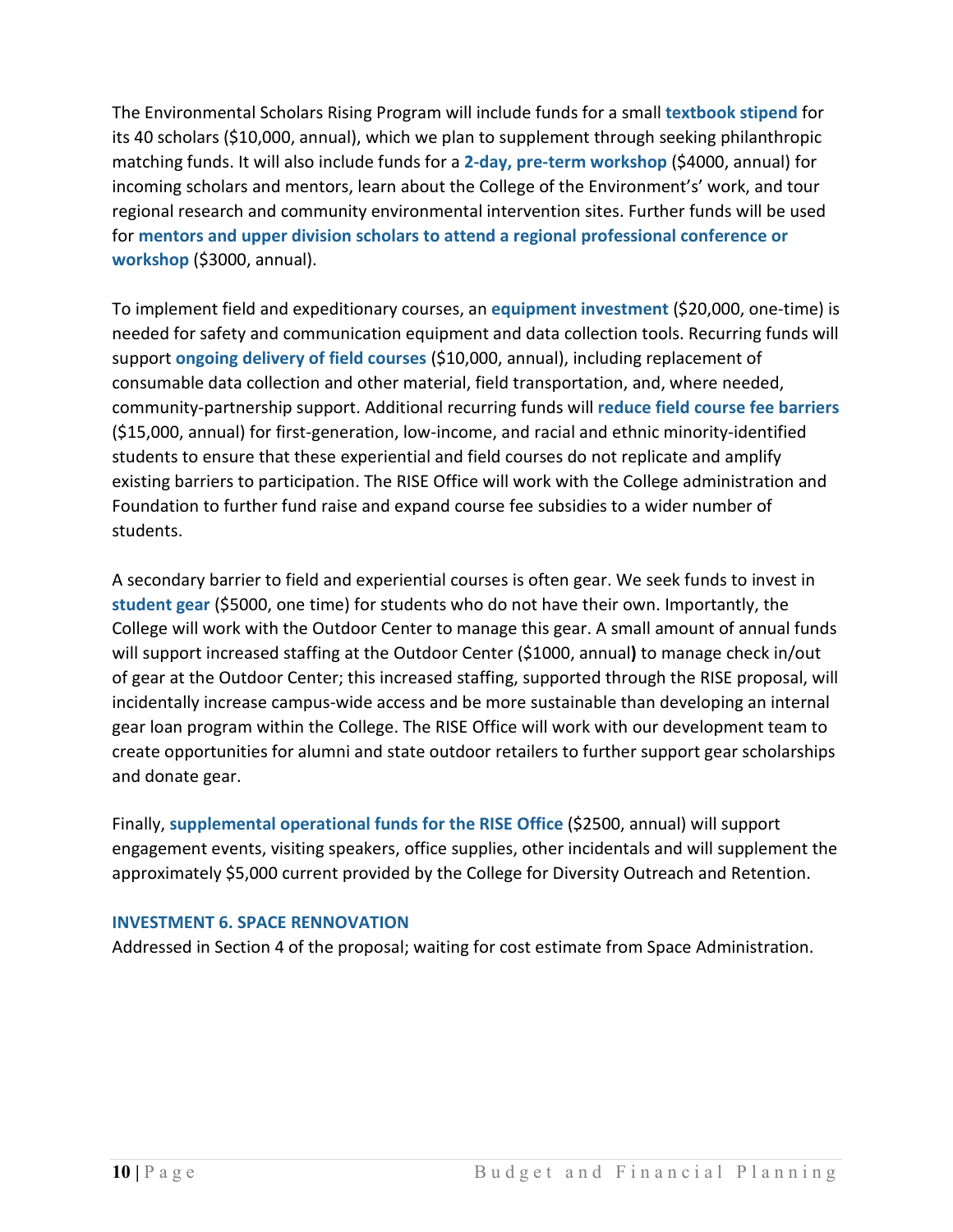**Please provide data or analysis to support this request and illustrate the anticipated impact of this investment, including in advancing accessibility, diversity, equity, inclusion and sustainability.**

Washington State's environmental challenges span many issues: ecological monitoring, sustainable development, pollution reduction, natural hazards planning, and the increasingly encompassing impacts of climate change. While these issues literally effect everyone, environmental impacts are most often felt first and most strongly by groups systemically marginalized by society – immigrants, communities of color, tribal nations, those living with disabilities, and (in Washington State) small-scale farmers and rural communities reliant upon natural resource extraction. For our state to effectively manage existing environmental challenges and innovate solutions, our College must draw from, successfully mentor, and graduate students that broadly represent the State. Doing so is foremost a moral imperative [15-19], but also a practical necessity in supporting effective, creative, and innovative environmental problem solving [20-23].

### *Need to better recruit and retain diverse students*

Demographic trends in state, university, and College of the Environment show that our university and college lags in recruitment and retention of a broadly representative student body [24-26], undermining our mission to produce the next generation of environmental problem solvers.

At the university level:

- The university trails the state and other Washington state regional, public universities in recruiting students of color. While 32.5% of the state are people of color, only 15% of Western's students were in 2021.
- The university's retention rate for first, second, third- and fourth-year retention has been persistently lower for first-generation, Pell-grant eligible, and underrepresented minorities. First-year retention rates for underrepresented minorities lagged 10% behind other students in 2020-2021. The lag was also 10% for first generation students and 8% for Pell-Grant eligible students.
- The pandemic increased the retention gap. For underrepresented minorities, Pell-Grant eligible, and first-generation students, the retention gap was the highest in a decade or more.

At the college level:

- Ecology and environmental science disciplines have persistently low percentages of underrepresented minorities, even while other science and technology fields have been able to diversify [22-23, 27].
- While 32% of Western students are first generation, only 26% of the College of the Environment students are, suggesting we are not effectively recruiting and supporting first generation students.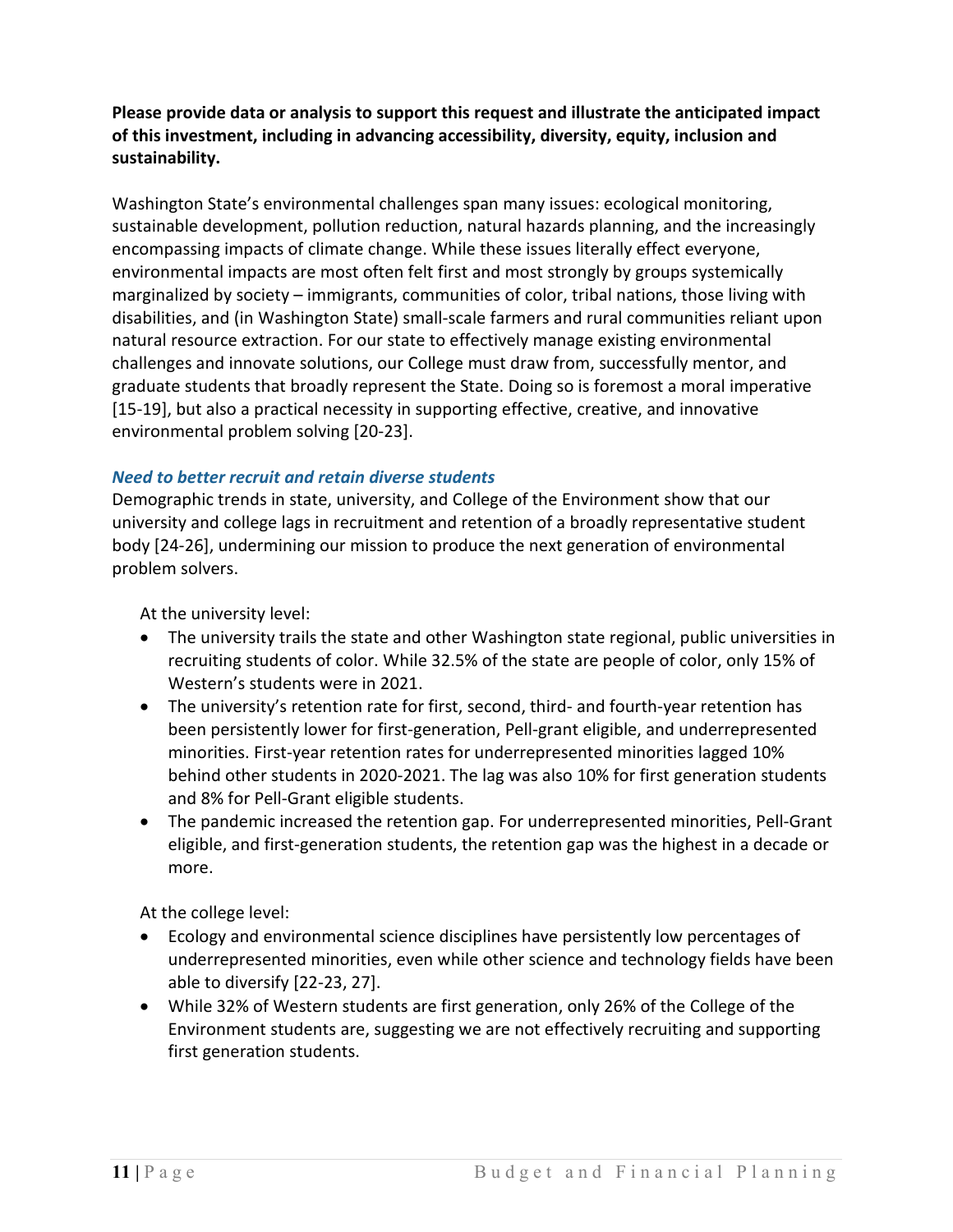- While 25% of Western students are Pell-Grant eligible, only 22% of the College students are eligible, suggesting we are also not effectively recruiting and supporting low-income students.
- While 11% of Western students identify as underrepresented minorities, only 10% of the College's student so identify. Narrowing this to a 1% gap has taken years of concerted ADEI efforts; our percentage of underrepresented minorities increased from 6% in the 2012-13 academic year to 10% in 2020-21. However, we remain strongly concerned. Western's rates fall well below state demographics. Western and other universities have experienced an alarming drop in first-year retention rates for underrepresented minoritized students during the first two years of the pandemic. These impacts are likely to reverberate for years unless we implement new efforts to recruit, retain, support and mentor these racial and ethnic-minority identified students.
- While the state has rough gender parity, the College of the Environment students has increasingly skewed female. Female-identified students now represent 65% of our students, seven percentage points above even the university. It suggests the College needs to work harder to recruit and support male-identified students.

### *Need to better support marginalized students at Western*

In summer 2020, through the Social Justice and Equity Committee coordinated research to give voice and structure to the needs of underrepresented students, especially in light of pandemic disruption. One College of the Environment faculty member surveyed 50 Black students; another served as project coordinator.

Black student respondents stated that their educational experience had added burdens of negotiating a primarily white institution (PWI), additional work of dealing with racial trauma, and the added labor of trying to reform the university. The students stated they needed immediate technological access support, expanded mental health and identity group support, anti-racism training for faculty, staff and administration and shift in resources towards Black student wellness, retention, and success. Coordinated surveys of Indigenous students, students from immigrant families, disabled and chronically ill students also highlighted students' need for institutional responsiveness to addressing their needs for mental health support, and spaces and formats for forming community and support networks [28].

### *Need to better connect with first- and second-year students*

The gap between students who enter the university with a declared interest in the College of the Environment majors and students who actually select one of the College's majors is presently 14%. Some students will who declare interest in the College may shift to other majors, after discovering a passion they did not know they had. We fully support and applaud that discovery process. And certainly, some students who matriculate with no stated interest in the environment eventually declare a major in the College of the Environment.

However, observations from college advisers and the Diversity, Recruitment and Retention Specialist suggest that this gap has at least two troubling sources – students drift away because the College does not significantly engage with them until junior year and students select other majors because they are deterred by science courses that they do not see as relevant to their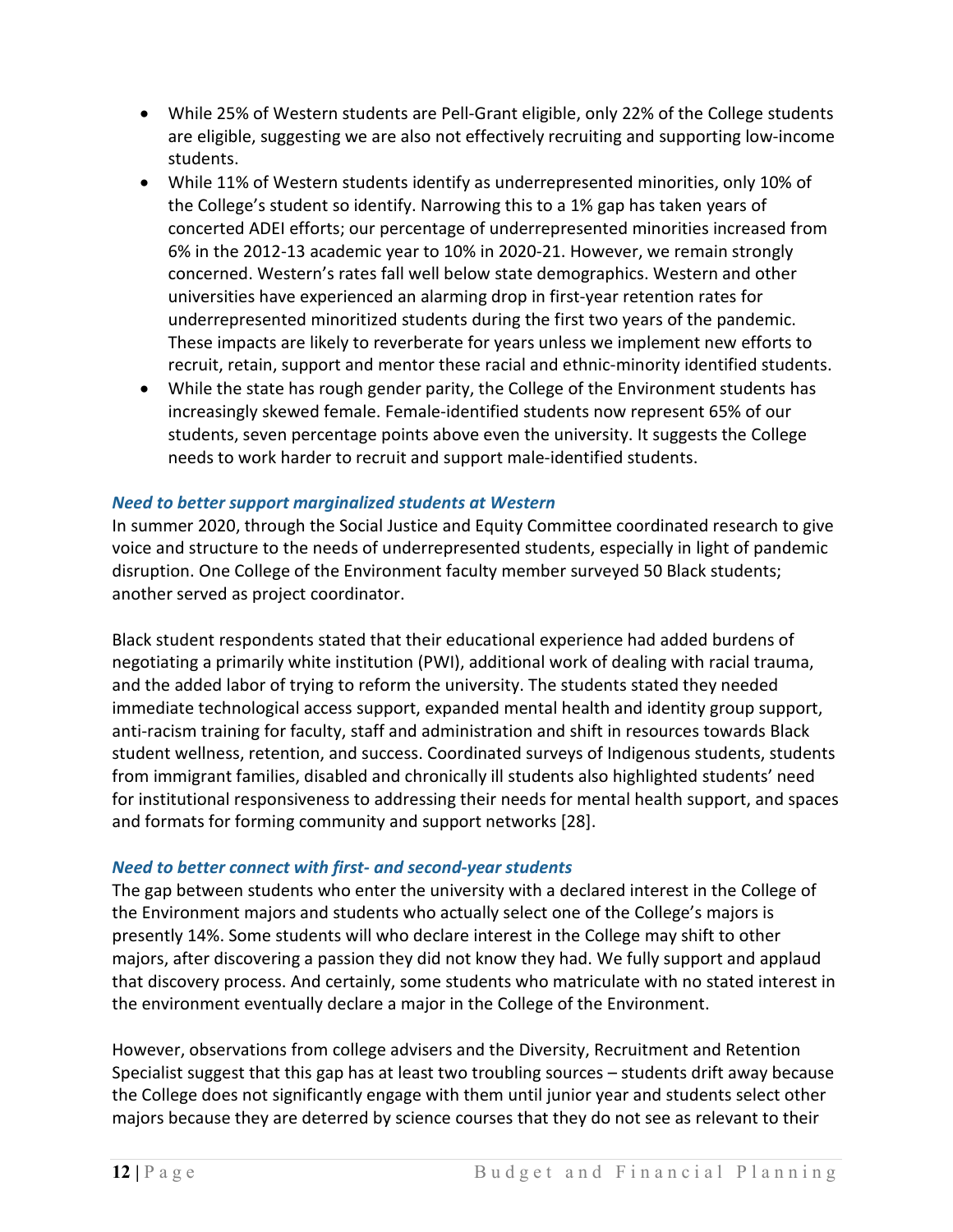environmental interests. Less certain is whether students also drop out because they face social or institutional challenges that might have been addressable with stronger institutional support networks.

Many students who do major in the College talk about stumbling upon the degrees, often after considerable investment in other degrees.

### *Need to better support students within College of the Environment*

Even when students do find the College and declare their major here, systemic barriers shape their experience. In 2018, the Environmental Studies Community and Equity Committee surveyed College student in several 300-level core classes (n=224, response rate 54.7%) to understand their needs and sense of belonging. From the survey, we found that:

- Students of color were more likely to experience notable bias from peers (p=.05) and more likely to feel that courses do not sufficiently represent important aspects of their culture or identity  $(p=0.00)$ .
- LGBTQ+ students were also more likely to experience peer bias (p=0.06) and have safety concerns that limited their participation in study sessions (p=0.06) and extra-curricular events  $(p=<.01)$ .
- First-generation students were significantly more likely to rely upon food stamps or food pantries (p=0.1), have financial situations that prevented them from buying textbooks (p=0.00), participation in international study (p=0.02), and buying needed technology (p=0.01).
- Women were more likely to feel unsafe in the early mornings and evenings, limiting participation in study sessions (p=0.01), computer labs (p=0.00) and extra-curricular activities (p=0.00).

These findings indicate that students interested in the College of the Environment face structural barriers to forming a sense of belonging and identity as environmental scholars. Furthermore, these barriers are vastly more challenging to negotiate for Black, Indigenous, LGBTQ+, and first-generation students who simultaneously negotiate institutional unresponsiveness and pervasive biases from peers, faculty, staff, and administration. These findings amplify our concern for marginalized students. They call for our direct and immediate investment in inclusive student success from matriculation to graduation.

### *Evidence of College of the Environment actions already taken*

The College of the Environment has been actively developing and implementing initiatives to address access, diversity, equity, and inclusion. In 2015, faculty and staff from across the College developed a three-year Diversity and Inclusion plan. College faculty and staff approved the 3-year plan in May 2016 [29].

To create the plan, the committee assessed university data, conducted College-wide listening sessions, inventoried resources, conducted background research, surveyed faculty and staff on their related activities on and off campus, help focus group sessions, and conducted a selfawareness assessment. It defined its two key terms this way: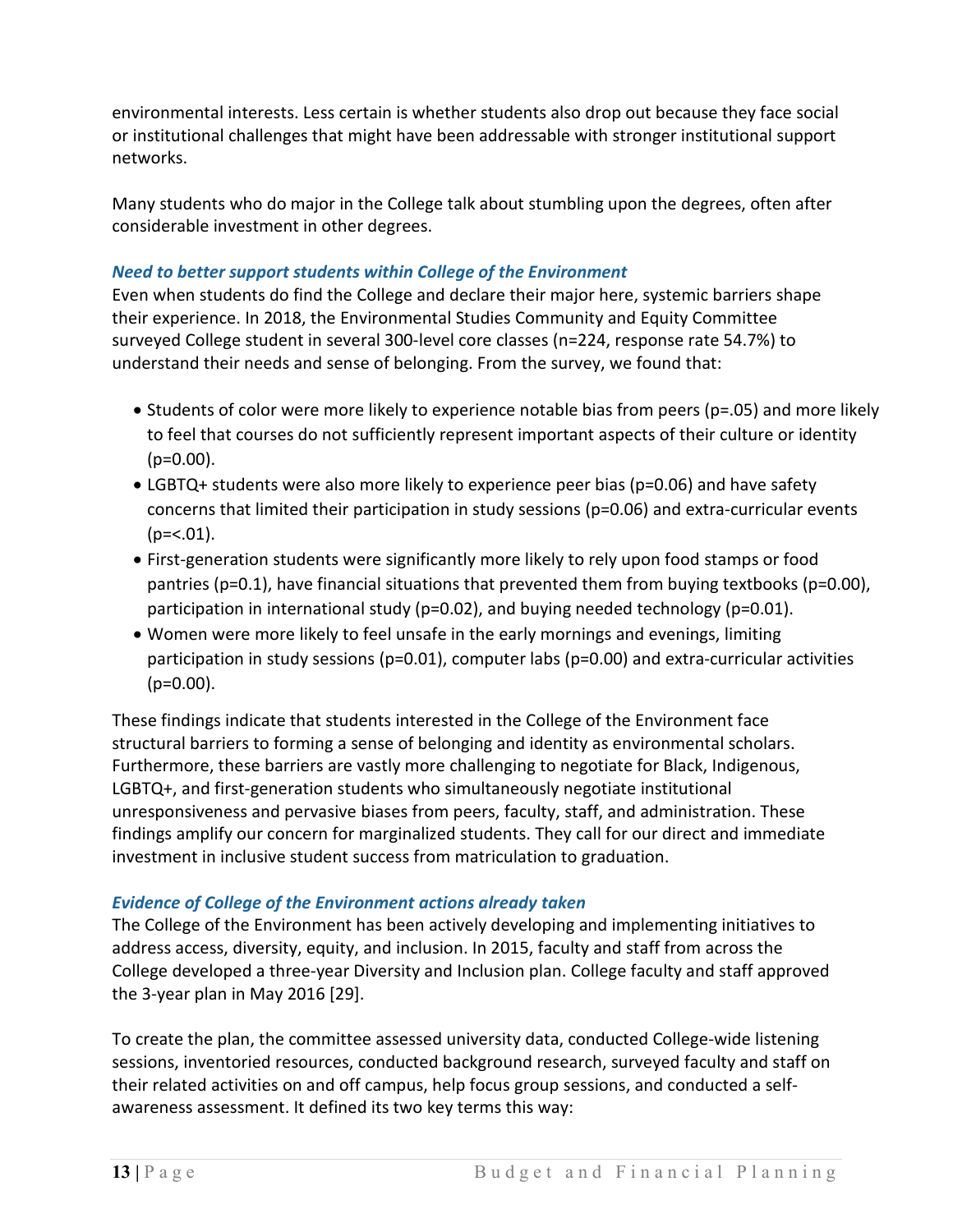- Diversity is a core value embodies inclusiveness, mutual respect, and multiple perspectives. It serves as a catalyst for change resulting in environmental equity and a reduction/elimination in environmental degradation and disparities. In this context, we are mindful of all aspects of human experiences such as: socioeconomic status, race, ethnicity, language, nationality, sex, gender identity, sexual orientation and expression, spiritual practice, geography, mental and physical disability and age.
- Inclusion is a core element for successfully achieving diversity. Inclusion is achieved by nurturing the climate and culture of the College through professional development, education, policy, and practice. The objective is to create a climate that fosters belonging, respect, and value for all, and encourages engagement and connection throughout the institution.

The College Diversity and Inclusion Plan laid out a range of recommended actions, many of which have been accomplished, initiated, and/or institutionalized.

*Table 1. The eight actions completed, seven actions in progress, and three actions not yet started from the College Diversity and Inclusion Plan, including 11 actions that will be supported by this RISE proposal* 

| <b>Action</b>                       | <b>Status</b> | <b>Notes</b>                                  | RISE* |  |  |  |
|-------------------------------------|---------------|-----------------------------------------------|-------|--|--|--|
| <b>Institutional Infrastructure</b> |               |                                               |       |  |  |  |
| Establish a Diversity &             | $\sqrt{ }$    | Done                                          |       |  |  |  |
| <b>Equity Standing</b>              |               |                                               |       |  |  |  |
| Committee                           |               |                                               |       |  |  |  |
| <b>Revise College Mission</b>       | V             | Done                                          |       |  |  |  |
| and Website                         |               |                                               |       |  |  |  |
| Professional staff                  | $\sim$        | Some retreat trainings. Further systematic    | Yes   |  |  |  |
| development                         |               | training through RISE proposal.               |       |  |  |  |
| Expand advising support             | $\mathbf x$   | Limited funds. Further support through RISE   | Yes   |  |  |  |
|                                     |               | proposal.                                     |       |  |  |  |
| Dedicated financial                 | $\sqrt{ }$    | \$5000 college budget; ENVS budgeting for DEI | Yes   |  |  |  |
| resources                           |               | in department discretionary funds. Further    |       |  |  |  |
|                                     |               | systematic training through RISE proposal.    |       |  |  |  |
| Template for measuring              | $\mathbf x$   | Not yet initiated                             | Yes   |  |  |  |
| and tracking DEI data               |               |                                               |       |  |  |  |
| Create an administrative            | $\sqrt{ }$    | Hired in 2017; expansion through RISE         | Yes   |  |  |  |
| "Diversity Officer"                 |               | proposal.                                     |       |  |  |  |
| <b>Audit of Current Climate</b>     | $\mathbf{v}$  | 2018 ENVS survey. Continued longitudinal      | Yes   |  |  |  |
|                                     |               | surveying as part of RISE evaluation and      |       |  |  |  |
|                                     |               | monitoring.                                   |       |  |  |  |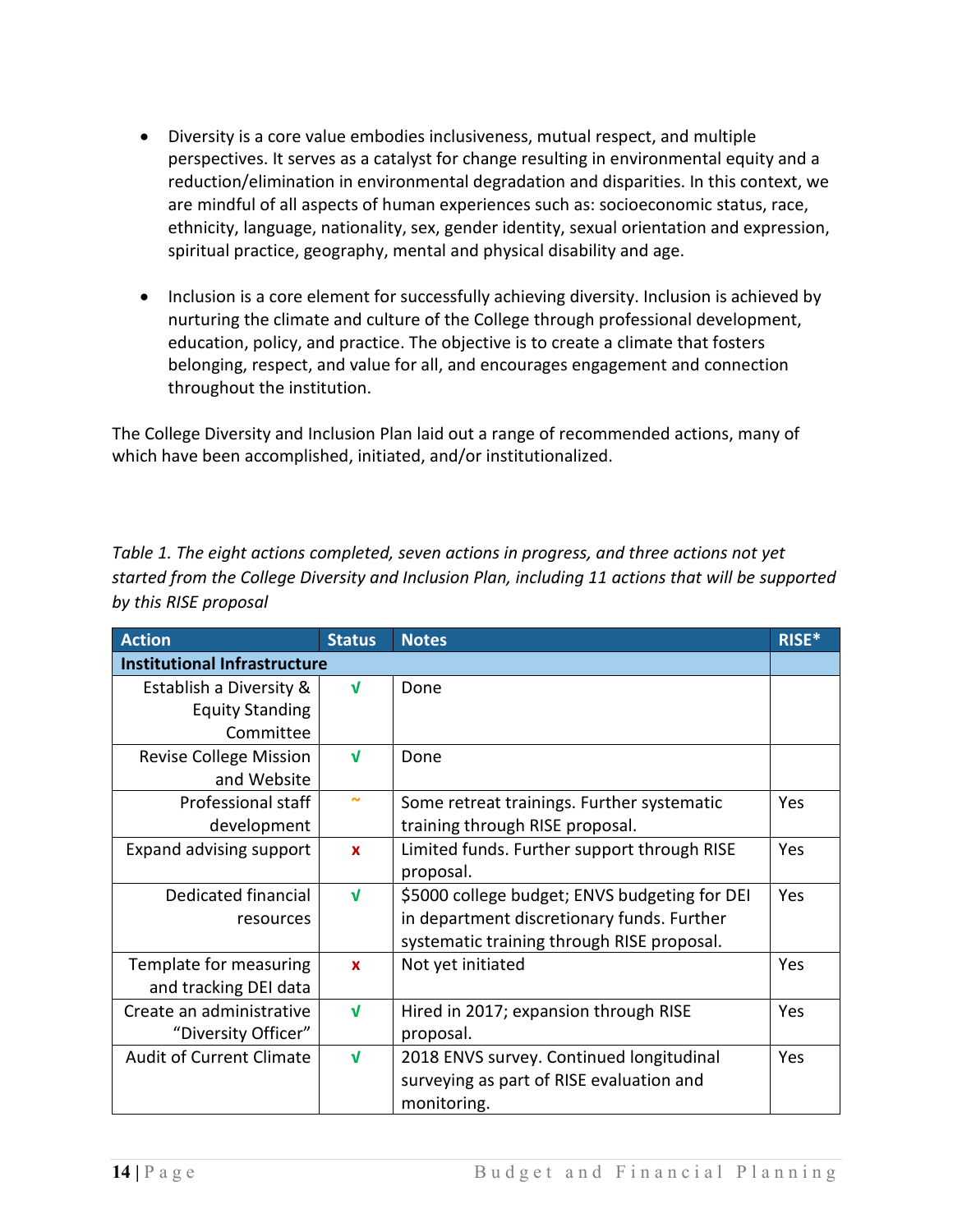| <b>College Climate</b>                                             |                         |                                                |     |  |  |  |
|--------------------------------------------------------------------|-------------------------|------------------------------------------------|-----|--|--|--|
| <b>Mandatory Cultural</b>                                          |                         | Some retreat training. Further systematic      | Yes |  |  |  |
| Sensitivity-Awareness                                              |                         | training through RISE proposal.                |     |  |  |  |
| <b>Training</b>                                                    |                         |                                                |     |  |  |  |
| <b>Celebrate Annual Events</b>                                     |                         | Reviewing and revising awards Feb 2022         |     |  |  |  |
| & Diversity                                                        |                         |                                                |     |  |  |  |
| Achievements                                                       |                         |                                                |     |  |  |  |
| <b>Quarterly All-College</b>                                       | $\sqrt{ }$              | Done prior to pandemic; attempted during       | Yes |  |  |  |
| <b>Social Events</b>                                               |                         | pandemic but unsuccessful. Planning in place   |     |  |  |  |
|                                                                    |                         | for 2022.                                      |     |  |  |  |
| Recognize Custodial &                                              | $\mathbf{x}$            | Not yet initiated                              |     |  |  |  |
| Service Worker                                                     |                         |                                                |     |  |  |  |
| Leadership                                                         |                         |                                                |     |  |  |  |
| Partial, College renaming 2021<br><b>Rename Existing Centers</b>   |                         |                                                |     |  |  |  |
| Student, Staff, and Faculty Recruitment, Retention, and Excellence |                         |                                                |     |  |  |  |
| Develop Pipeline and                                               |                         | RISE proposal focus                            | Yes |  |  |  |
| Pathways Program                                                   |                         |                                                |     |  |  |  |
| <b>Support and Ensure</b>                                          | $\tilde{ }$             | RISE proposal focus                            | Yes |  |  |  |
| <b>Student Excellence</b>                                          |                         |                                                |     |  |  |  |
| Curricula Development                                              | $\sqrt{ }$              | DEI reflected in SLOs, college-wide curricular | Yes |  |  |  |
|                                                                    |                         | assessment in 2020; creation of enviro justice |     |  |  |  |
|                                                                    |                         | minor; and more                                |     |  |  |  |
| TA training                                                        |                         | New grad TA training course; course modules    |     |  |  |  |
|                                                                    |                         | can be expanded further to address ADEI in     |     |  |  |  |
|                                                                    |                         | classroom/lab                                  |     |  |  |  |
| Recruitment and                                                    | $\overline{\mathsf{V}}$ | Recent faculty hires in college have strong    |     |  |  |  |
| Retention                                                          |                         | demographic diversity; several bring           |     |  |  |  |
|                                                                    |                         |                                                |     |  |  |  |

### *Evidence of what works to recruit, retain, and support students*

Based upon our assessment of current trends, the climate and needs of our students, and an assessment of our College of the Environment Diversity and Inclusion Plan actions, we are ready to make the next level of sustained and deep changes, transforming the way we engage with undergraduate students from matriculation to graduation.

The proposed Reimagining Inclusive Student Excellence (RISE) Office, staff, and activities are grounded in evidence-based, research on effective recruitment, retention, and support of students, especially those who have been underrepresented in the past.

Research shows that student success consistently results when learning environments provide several factors [1-13], including:

- Sense of belonging and feelings of membership
- Identity as a scholar, with recognition by self and others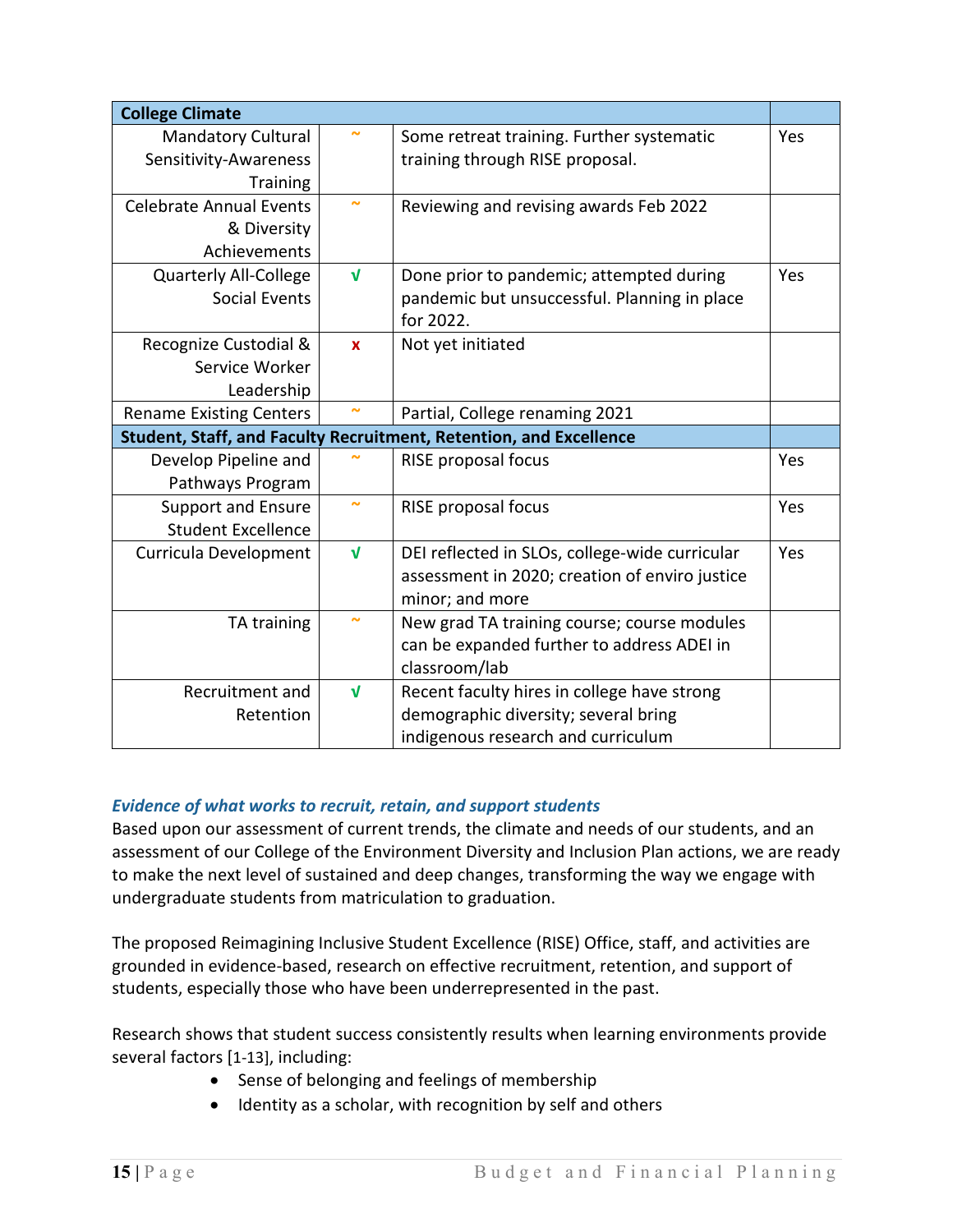- Self-efficacy: confidence and competence in skills and abilities
- Role model development and mentoring
- Sustained engagement between faculty and students throughout the educational period
- Sense of purpose, responsibility, and service to society

When educational programs support these factors, students develop confidence, competence, a resilience mindset, and grit to persevere through challenges. When programs lack several factors, many students languish. These impacts disproportionally impede students who are first-generation, racial and ethnic-minority identified students, or those from economicallydisadvantaged high schools. With RISE, we will implement strategies to realize each factor and create collaborative learning environments where students achieve their potential. Students will grow in the context of a connected learning community, where education becomes a "rite" of passage" experience that propels them to greater professional aspirations.

The College of the Environment offers a range of field courses and field-based activities, from international travel courses, wilderness courses, field trips integrated into ecology, geography, and planning courses. It also offers service-learning courses that integrate learning, community engagement, and a cohort experience centered on addressing a common challenge.

Yet these programs create several kinds of barriers that limit student participation in programming that could enhance their success as developing scholars. These barriers include a lack of programmatic funding, prohibitive student course fee costs, a lack of information among student about opportunities, a lack of prior experience, and a perception of not fitting in. These barriers disproportionately impact students from groups the College underserves but seeks to reach and support. More generally, enrollment in service-learning courses is typically restricted to seniors, often for important reasons related to resource limits and student academic readiness.

Our plan to expand engagement with faculty mentors, field trips, and more accessible servicelearning opportunities to first and second year students is meant to bring the benefits of these programs to student who have typically been told to wait. Evidence backs our choice of actions.

• *Evidence on the efficacy of mentoring programs.* Research also shows that peer and faculty mentoring is an important predictor of retention, especially for underrepresented student groups [30-37]. Having students who are conscious of underrepresented student issues can be instrumental in helping those from an underrepresented background feel included and engaged in the college community and succeed academically [38]. Students are more likely to seek help from their fellow peers than to reach out and access campus support services [39]. Both faculty and peer mentoring support and bridge programs improve student interest, engagement and success, especially in STEM focused disciplines, by strengthen the institutional-level extrinsic factors surrounding students [40-41]. Mentoring also provides psycho-social support by normalizing struggle and helping students develop a sense of belonging [42].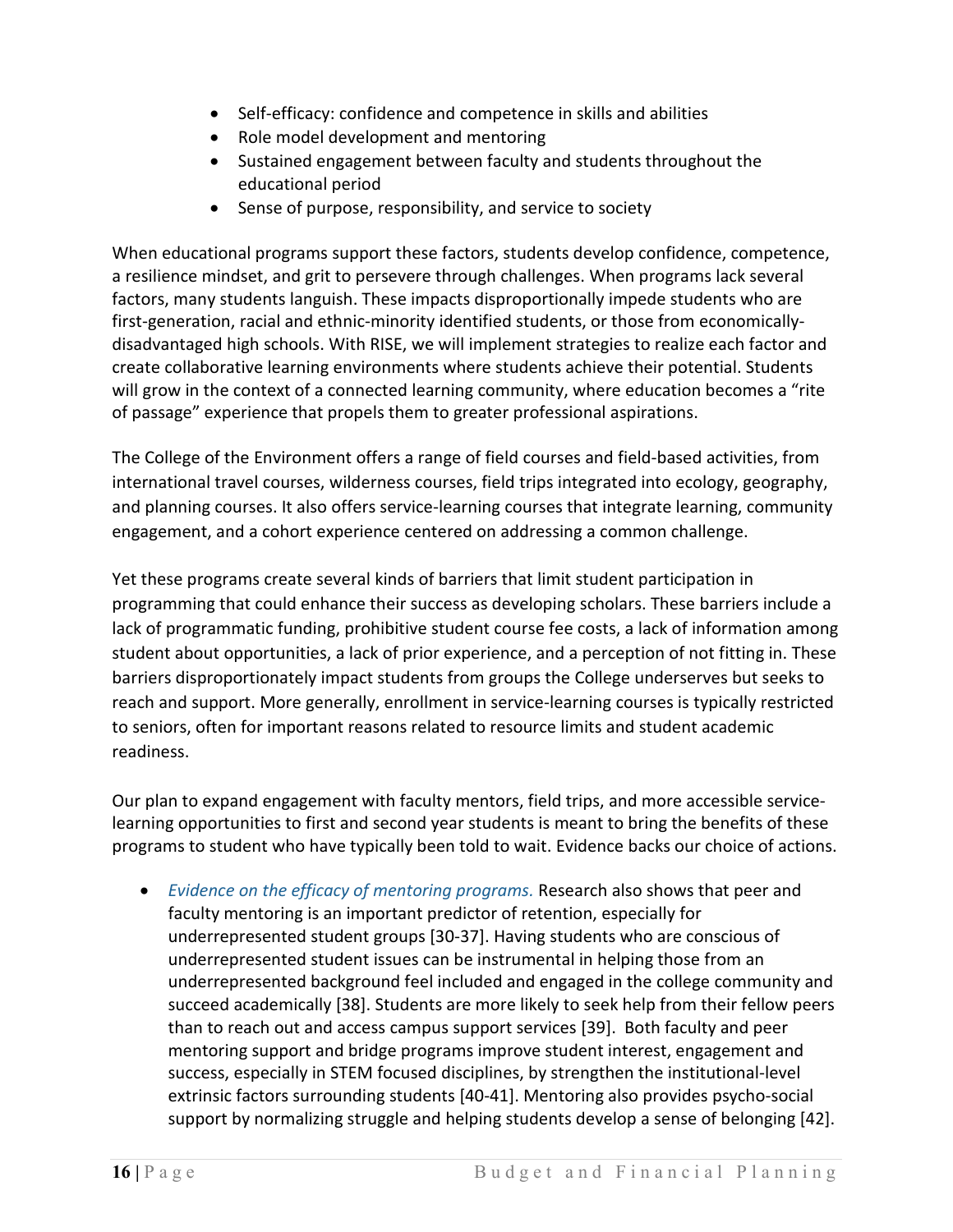Regionally, co-creating communities of indigenous and other minoritized students has increase retention and success at the graduate level [43]. High levels of peer mentoring are also correlated with improvements in mental health for underrepresented students [44].

- *Evidence on the efficacy of support courses.* Decades of research points to the enhanced learning outcomes for all students, and increased retention of underrepresented groups, when student-centered and active learning methods are employed in STEM courses [45-48]. Novel course formats like bridge, bootcamp, and supplemental instruction have also emerged as a strategy for improving grades, reducing failure, and increasing retention [49]. Such approaches are especially effective in retaining and supporting underrepresented student groups in STEM fields [50]. Bridge courses and mentoring programs can increase retention and persistence; science bootcamps attract higher numbers of women and underrepresented minorities [51]. Interdisciplinary "science bootcamps" for first-year students increase retention and have positive psychosocial effects, when courses supported collaboration, socially relevant content, and opportunity for creative iteration [52]. Programs that incorporate bootcamp courses and networking programs are particularly effective for retaining first-year and Black students in STEM fields [53]. So are along-side support courses focused on encouraging effective study and higher-order thinking skills [54-55].
- *Evidence on efficacy of field programs.* Field programs and cohort-based models that provide opportunities for students to engage with mentors and role models are especially effective at bolstering inclusive student success [2-7,9,11]. Students with underrepresented identities can benefit greatly from inclusive field experiences, leading toward equity in academic outcomes and data shows this improves retention of students from groups traditionally underrepresented in STEM fields [3,4,56]. Inclusive ecology field programs can create an ecological scientist mindset by recruiting based upon leadership skills, without requiring prior field experience; supporting students' sense of place and belonging and culminating with field experiences that create confidence and self-efficacy. Such approaches have been successful with underrepresented students [9]. Direct community collaboration in critical geography courses that center social and environmental injustice [57] also increases underrepresented students' excitement, learning outcomes, and program retention; such courses can also support community-to-university degree pipelines [58]. Field courses also offer opportunities for centering Black and Indigenous scholarship on disproportionate impacts of environmental challenges, an important corrective action for increasing representation and equity in environmental fields [59]. Across disciplinary foci, field programs help students overcome obstacles to completing degree programs by building connections to peers, profession, and community [2,4] and can help prepare students for careers in the environment sector by enhancing their skill set with fieldbased skills, improving confidence, and connecting them with community partners such as state agencies and tribes.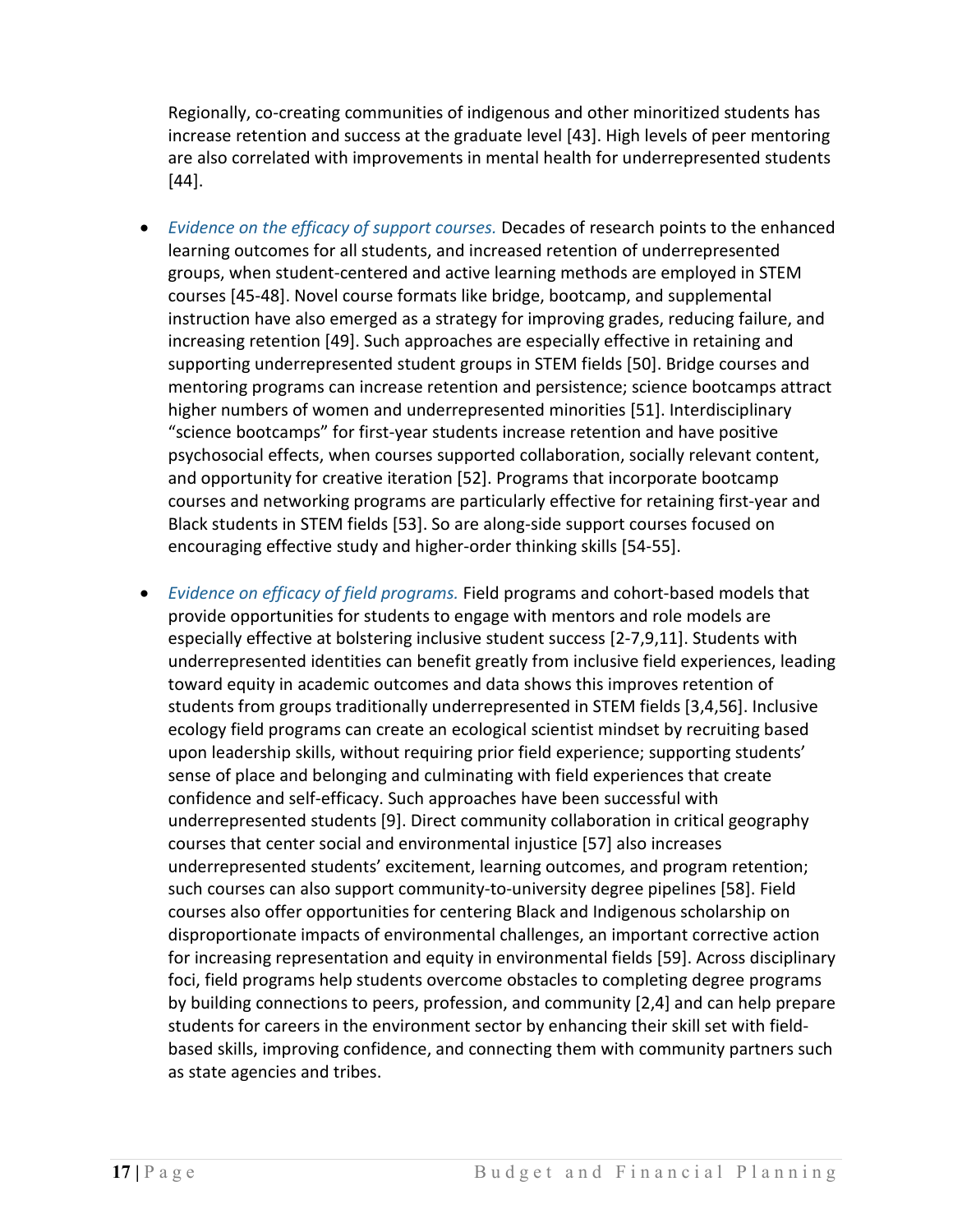### *References List*

For the 60 sources cited in this proposal, see: [2. CENV RISE Inclusive Student Success--REFERENCES.docx](https://wwu2.sharepoint.com/:w:/s/HCC-InclusiveStudentSuccessProposal2021-22/EWjxDquwBYZIgaawhtLYnkcBJu2cuYnNX35e4RFBkEtA8Q?e=UTeJw3)

### **Section 2: Performance Outcomes and Risk Mitigation**

### **Please explain how the success of the proposal will be measured, if funded. What metrics might indicate that the intended impact was achieved? How can the expected outcomes be directly tied to the investment being proposed?**

*Provide the targets and explain which method(s) will be used to track progress; [metrics track](https://provost.wwu.edu/overall-metrics)  progress toward [University's Strategic Plan,](https://provost.wwu.edu/overall-metrics) estimated return on investment (such as enrollment increases or efficiencies), divisional KPI's, recruitment and retention including specifics for historically marginalized populations, or other.*

This proposal aimed at enhancing inclusive student success in the College of the Environment has for major goals, with associated targets:

1. First, the College aims to decrease the loss of students who state an interest in the environment or in specific College majors at admission, but then who do not declare a major in the College.

We will measure this gap yearly using Admissions data on student interests and tracking a sample of these students to major declaration. To identify initial student interest in CENV we will request a student interest report from Admissions. From there, in conjunction with the Office of Institutional Effectiveness, and reports pulled from *Argos,* (Student Data Management System) we can track year-to-year retention data. Our goal will be to **decrease the attrition rate of students with declared interests**, lowing the loss from 14% to 11% over ten years.

- 2. Second, the College aims to continue to increase its recruitment and retention of students from underrepresented groups, specifically tracking first-generation, Pell-Grant eligible, and racial and ethnic minority-identified students. Because the College does not control admissions to the University, we will track the percentage of its students in these demographic categories in comparison to the university. Our target is to:
	- Reduce the three-year rolling average gap between University to College percentages of **first-generation students** from 7.7% to under 4% in the first 10 years.
	- Reduce the three-year rolling average gap between University to College percentages of **Pell-Grant eligible students** from 5.7% to under 3% in the first 10 years.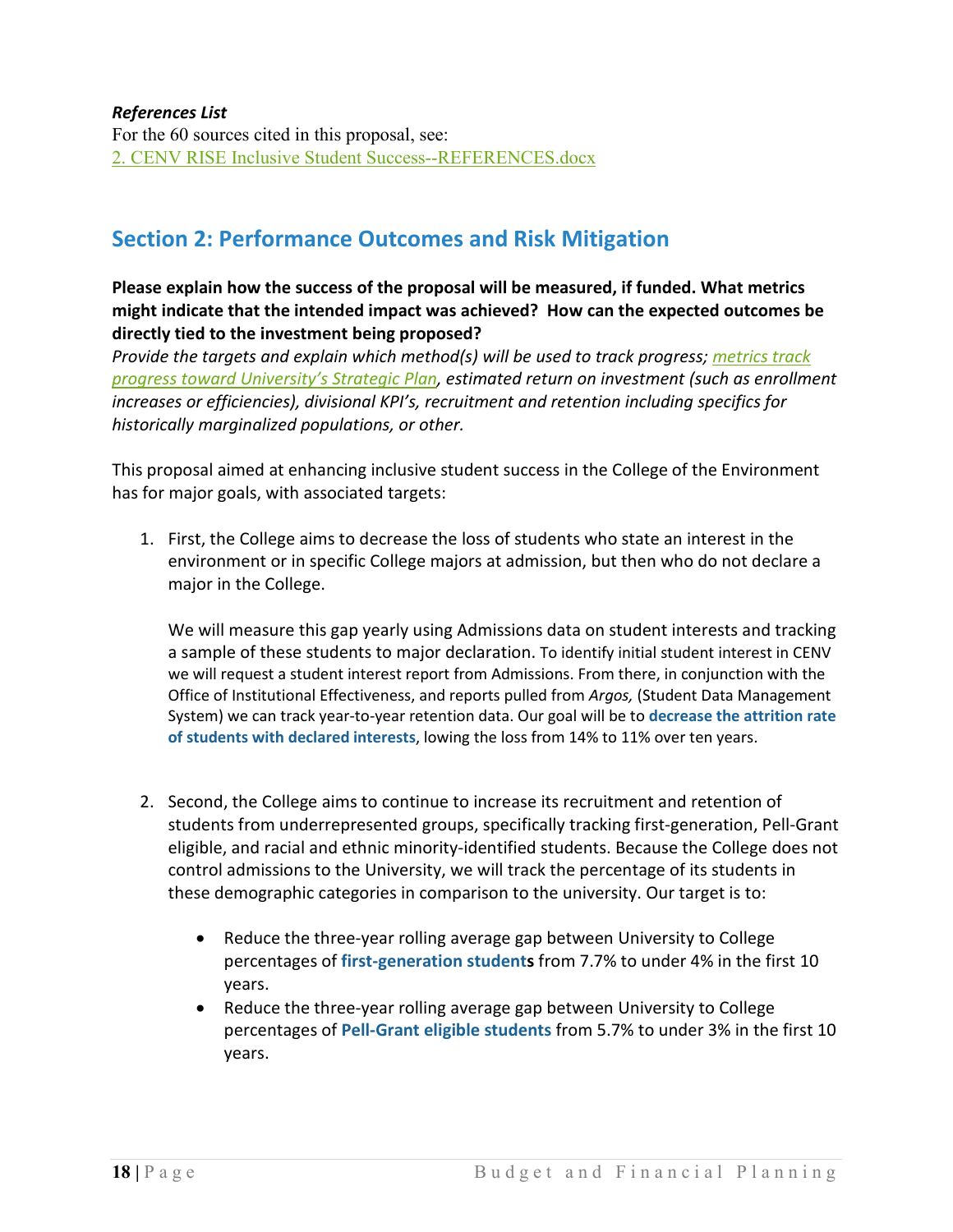- Increase the three-year rolling average percent underrepresented minorities to While our three-year rolling average percentage of **racial and ethnic-identified students** from 11% to 15% in ten years.
- Broaden our Washington State impact by **increasing the number of high schools and community colleges** from which we are drawing students. Addressing the state's environmental problems will require the skills, perspectives, and efforts of students from across the region.

We will adapt and target activities to ensure equitable diversification and inclusion across departments and programs.

3. Third, the College aims to **increase the sense of belonging, self-efficacy, and identity as environmental scholars** for all College majors. To identify a baseline, we will adapt our internal 2018 College of the Environment Climate Survey, tailoring it specifically to elicit student interaction and engagement with RISE activities. Data will be disaggregated by demographics as much as ethically possible and to be especially attentive to longitudinal change in sense of belonging and self-efficacy among historically underrepresented groups and students living with disabilities. Further our goal will be to understand which constellation of activities/resources support students, disaggregated by demographic group.

Alongside these anonymous surveys, the RISE Director will hold yearly focus group discussions to understand students' experience of the College and their growing sense of efficacy as environmental scholars.

Using both this quantitative and qualitative data, we will assess to what degree, and in what ways, these programs and courses support student recruitment to the College majors, retention within the College, time to degree, success in individual classes, and greater overall academic rigor achieved.

- 4. The College will assess the effectiveness of the skills-building support courses by tracking student academic records. Our goals will be to demonstrate **increased academic rigor and success in students who complete skills-based support courses**, as measured by:
	- Higher final grades in STEM preparatory courses
	- Increased number of STEM courses taken
	- Increase number of College courses select with STEM course prerequisites
	- Higher final grades in College writing proficiency courses

As we collect and analyze the data on the efficacy of these skills-building courses, we are interested in exploring options for directly offering in-house science course series tailored to the specific needs of College of the Environment majors. However, before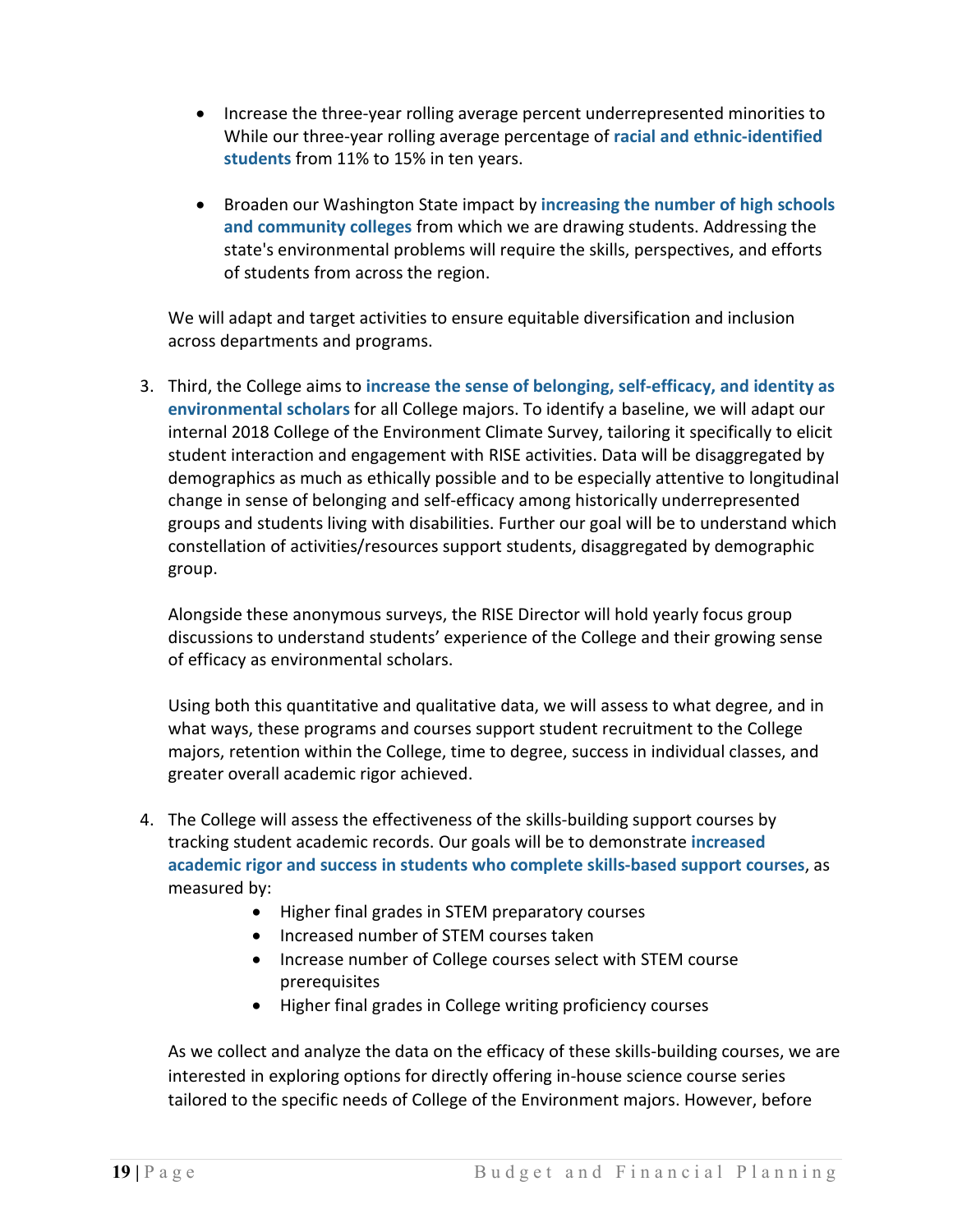moving towards an in-house model, we will need to assess the faculty capacity, effectiveness, and graduate school access implications of offering environmental science focused chemistry, biology, and math courses internally.

5. Closely **monitoring and evaluating the field and expeditionary course clusters** will also be critically important. Existing assessment instruments for science-based field course that can be adapted to the College's proposed field courses in environmental science and studies [60]. Comparison of the College's field course clusters to other institutions will be explored through the Undergraduate Field Experience Research Network, which supports a listserv, annual meetings, webinars, and network of other institutions.

### **For proposals that include personnel resources, explain how the proposal improves recruitment, retention, and satisfaction of diverse faculty, staff, and administrators.**

The personnel resources included in this proposal are directly tasked with supporting activities and curricular programing aimed at increasing access, diversity, and equity by improving the College's recruitment, retention, success, and sense of belong among underserved groups – first generation students, Pell-Grant eligible students, and ethnic and racial minority-identified students.

The College will explicitly recruit diverse staff and student mentor hires as part of the launching of the RISE Office, through best practices in position advertising, bias training for hiring committees, and selection criteria that seek individuals with demonstrated transformational leadership in supporting and advocating for underrepresented students.

In focusing on retention, the College will formally engage in mentorship and allyship, realizing that those hired may both be in the position of mentoring students navigating social and institutional barriers and experiencing those barriers themselves. A leadership team of faculty and staff with demonstrated commitment and success in ADEI will collaborate with the new personnel in developing, piloting, assessing, and institutionalizing ADEI efforts in the college. Broader support will be provided by the College and Department-level standing committees for Diversity, Equity, and Inclusion.

### **What might occur to prevent the desired outcomes even if funding is obtained? How will these risks be mitigated?**

*Beyond new funding, what other criteria or external factors need to occur in order for this proposal to be successful (e.g. economic or demographic factors, etc.)*

The success of this proposal depends, in part, on the success of the University's recruitment and retention efforts. While we will be making efforts to establish direct connections with prospective students at high schools and at community colleges, we cannot achieve all our inclusive student success goals without the University achieving similar success. It is our hope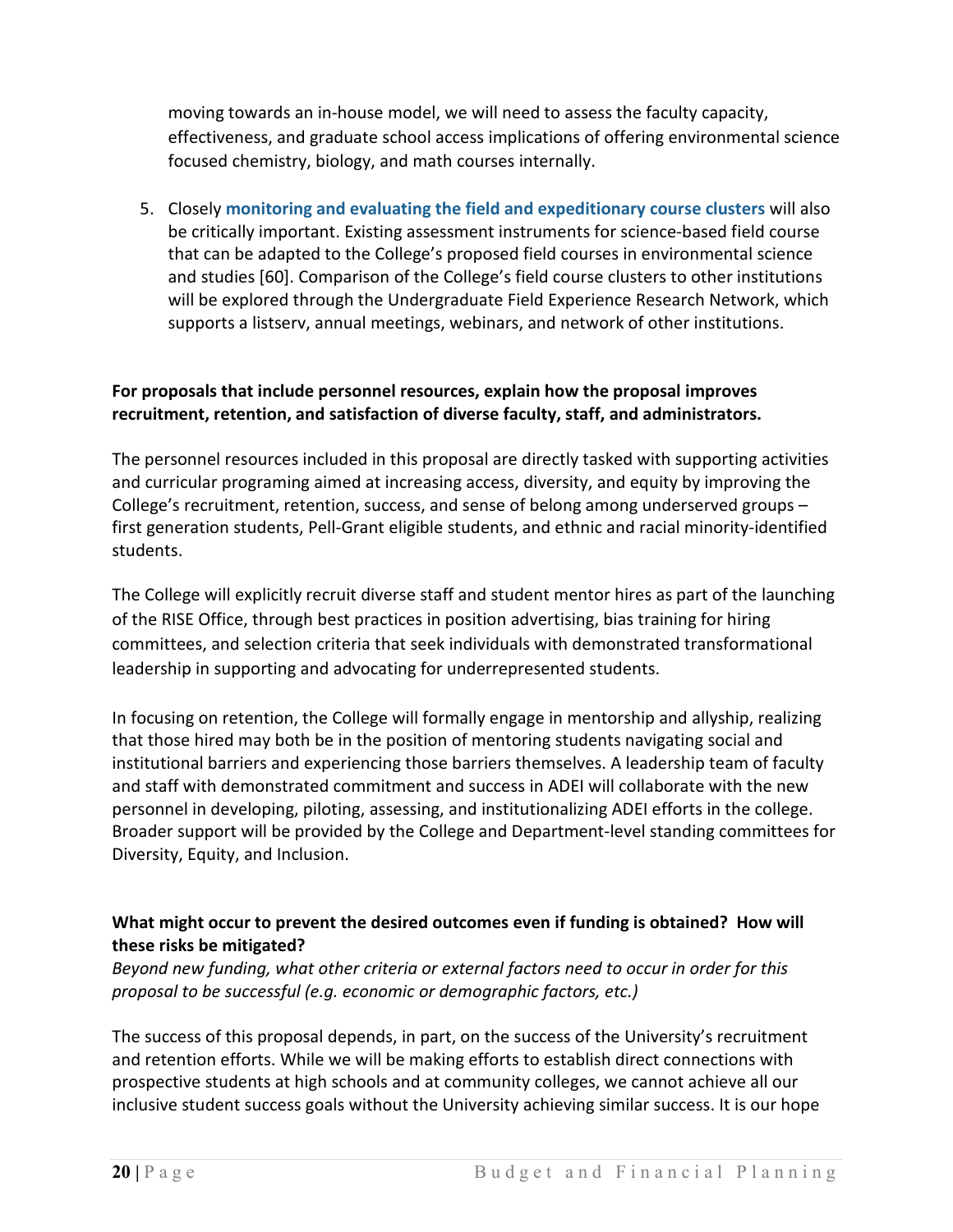that aspects of this proposal that are successful might serve as models and inspiration for other units across campus.

Our success also depends on the continuance of and improvement to Washington State policies that ensure access to higher education for students across economic strata. Many of our students, particularly those who come from underrepresented backgrounds, face the substantial additional burdens of working – sometimes full time – and of caring for children and elderly family members. Our proposed programs will help these students achieve academic and career success, but they cannot erase these extra burdens.

### **What are the anticipated consequences of not funding this proposal?**

The ideas here have been championed by faculty, students, and staff for years within the College of the Environment. However, without dedicated funding and staffing, the College has not had the capacity to implement this suite of activities aimed at increasing inclusive student success.

Specifically, College student support staff will continue to lack capacity to provide enhanced support and counseling for students with greater needs, as the growth of the student population has outpaced that of staffing resources. This lack of capacity will be felt especially acutely by students from underrepresented communities.

### **Section 3: Process and Development**

### **Describe Collaborations and Stakeholder Engagement.**

*What stakeholders were involved, and in what role/capacity? Which groups were engaged and at what stages? How were concerns addressed? What process have you followed to identify unintended consequences that may result from this proposal?*

The ideas that underlie this proposal build upon a foundation set by the College of the Environment's Diversity and Equity Committee and aligned Department level committees. They also represent ideas from multiples small groups of faculty, staff, and students in and between the College's three departments. These ideas of mentoring programs, a student space, inclusive field-based courses, and skills "bootcamps" have been discussed informally for multiple years.

At the call for proposal in 2021, the dean and department chairs discussed developing a student success proposal during a College Leadership team. In December, a group of 12 faculty (tenured and adjunct) and staff in the College and a representative from the Outdoors Center shared ideas and planned the development of the proposal. In developing ideas, the team emailed and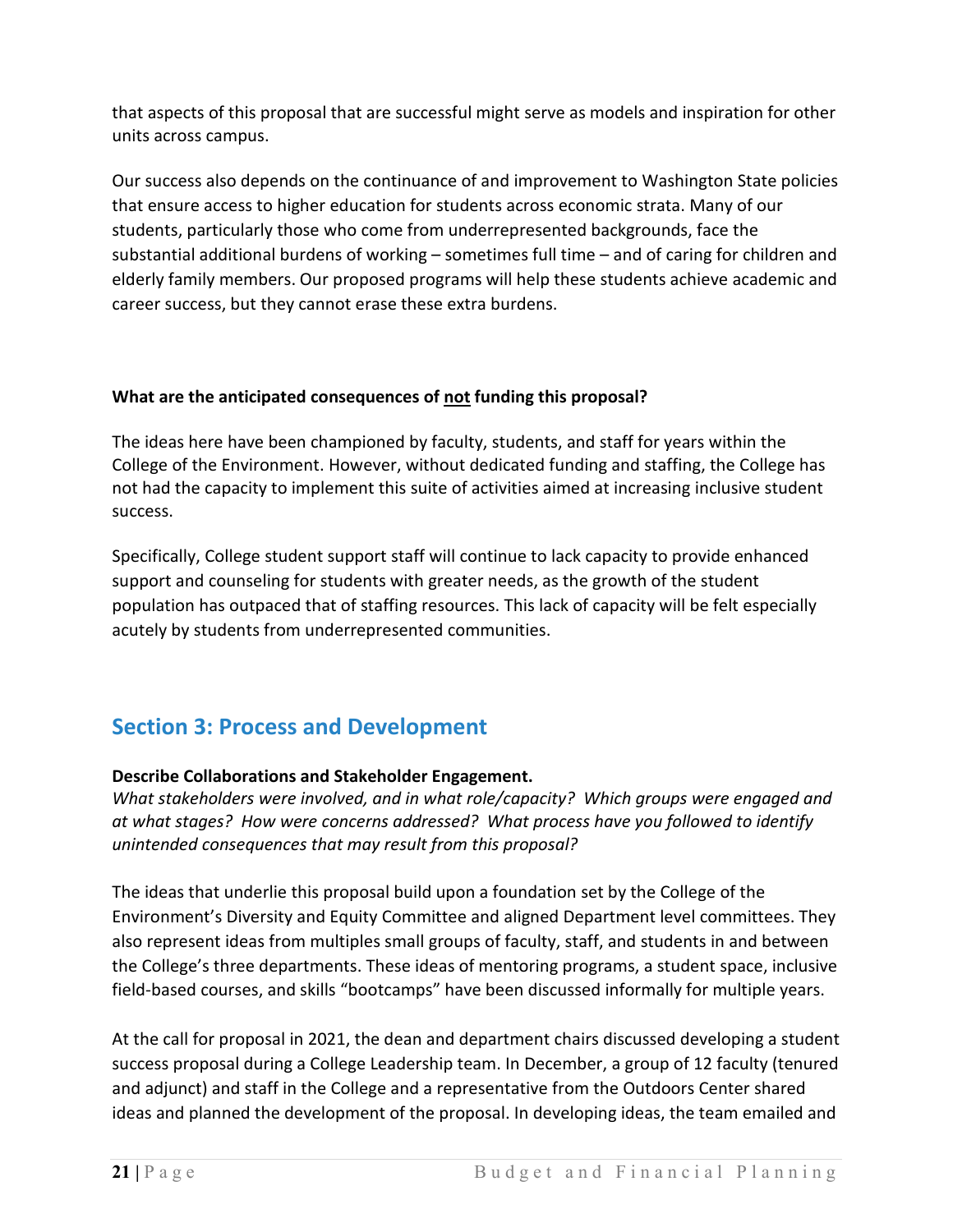sought feedback from the Academic Affairs Provost, Brent Carbajal. They met with Jack Herring, VP for Undergraduate Education to understand whether college in the high school programs would support this effort. The proposal lead then met with Rebecca McLean about FIG and Viking Launch programs, with Emily Borda about SMATE and AEES program, with Travis Tennison about FIG and Center for Community Engagement. Grace Jones was contacted to better understand the university's Distinguished Scholars program. A meeting with Space Administration was also held to discuss the idea of an Environmental Student Union space.

College faculty, staff and affiliate input was essential to building the proposal. Ten faculty and staff were directly involved in drafting and extensively commenting on and shaping the proposal. The proposal was shared with all faculty and staff at a College meeting, which sparked additional faculty and staff to read and comment. The proposal was presented and the draft shared with the Environmental Science and Environmental Studies departments in mid-January for more in-depth discussion.

Student input was sought in two ways. The early proposal ideas were discussed with the AS Senator for Sustainability and former AS Senator of the College. Four additional students who serve on the Environmental Studies pilot peer-mentoring development team reviewed the draft proposal and provided extensive thoughts on how to strengthen it. The students themselves, shared the ideas with their peers and funneled creative ideas back to the writing team.

### **Describe which units (departments, colleges, etc.) will be involved.**

*Are there other potential partners across the university that could coordinate on a joint proposal? Is the issue being addressed a broader issue across the university?*

The three departments of Environmental Science, Environmental Studies, and Urban and Environmental Policy and Planning and the College of the Environment administrative staff will be directly involved in implementing this proposal. They will partner with the Center for Community Engagement and Outdoor Center for many extension and community-linked activities. For first-year and distinguished scholar activities, we will coordinate with Admissions and Outreach and Vice Provost's Office for Undergraduate Education. For monitoring and evaluation, we will coordinate with the Office of Institutional Effectiveness, and seek guidance from SMATE.

If the Environmental Student Union is housed in Environmental Studies Building, they will collaborate with the Department of Geology to ensure the space is available for and supportive of geology students as well. If the space is located elsewhere, we will identify existing space users and collaborate with them on space use.

### **Explain if this proposal will leverage resources or commitments from other sources.**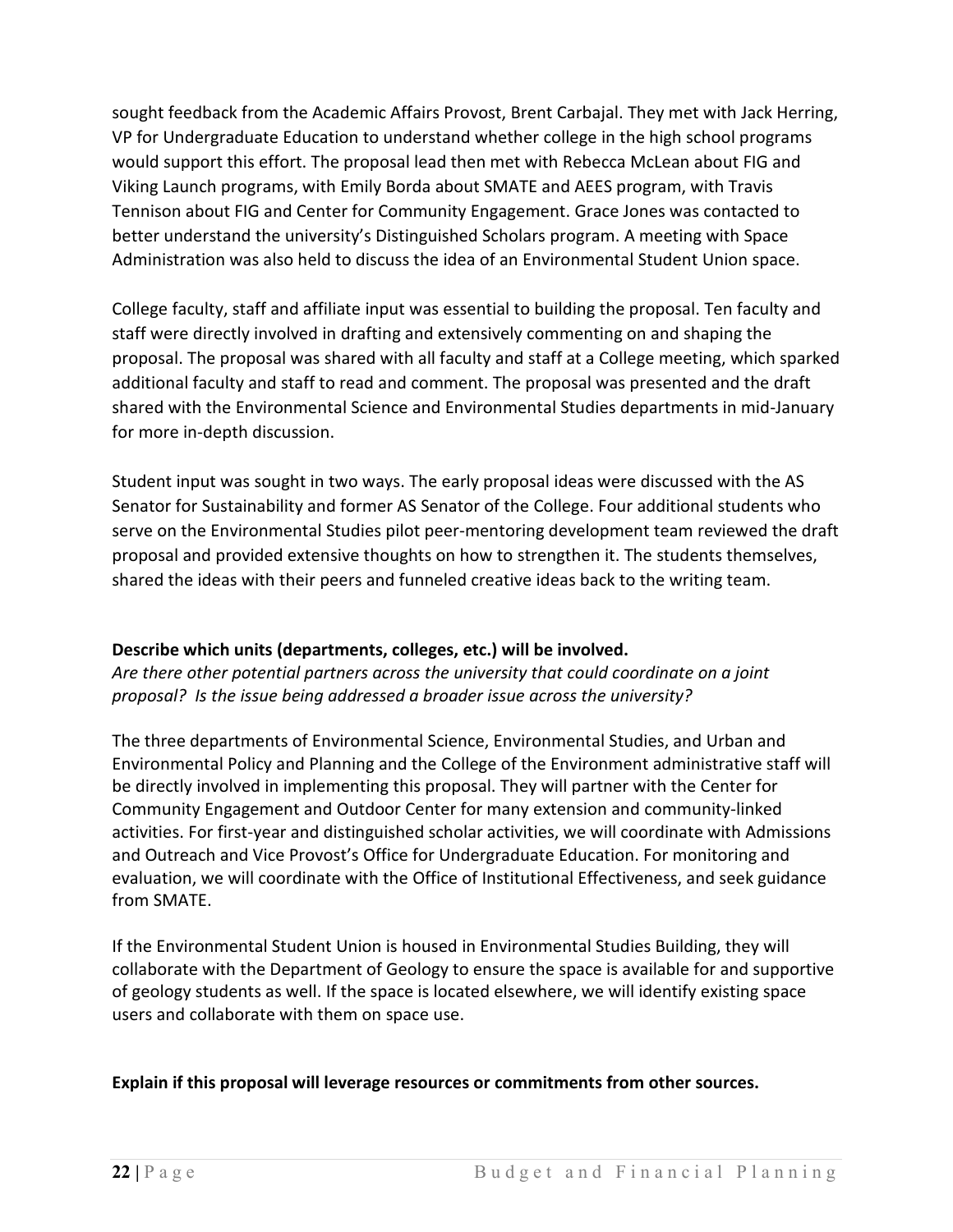*Identify any current resources in place, any new commitments, or potential funding partnerships with external entities that have been identified. If exploration is currently underway, note any conversations with university development officers, funding agencies, the Vice Provost for Research, etc.*

A College Diversity Recruitment and Retention Outreach Specialist was hired in August 2017 to support ADEI, recruitment, and retention. The current FTE is 1.0. The College allocated \$5,000/year from its self-sustaining funds starting in fiscal year 2019 to support ADEI efforts. The allocation has not occurred in the past two fiscal years because of COVID but is expected to resume more fully in 2022-23.

The Office of University Advancement recently conducted a feasibility study to identify high-net worth alumni and loyal donors and believes the outcomes sought by this proposal are in alignment with the passions and interests of some of these alumni and donors who we will invite to partner with us in supporting this initiative.

### **Has your department previously submitted this proposal?**

*If so, briefly outline any significant changes and indicate the feedback received during that budget process.*

No.

### **Describe any alternatives that were explored.**

*Note both alternative approaches in addressing the problem, as well as alternatives to new funding (repurposing existing divisional funding or one-time fund use). If these alternatives are not being pursued, explain why.*

The College repurposed an administrative staff person's position in 2017 to hire the Diversity Recruitment and Retention Outreach Specialist. Further, in Fall 2021 the Department of Environmental Studies allocated one-time funds from its self-sustaining funds to hire, train, and develop a pilot peer-to-peer mentoring initiative with four undergraduate student mentors. This initiative will likely be supported in future years, but won't be able to be scaled up or expanded to the entire College without external support.

The Environmental Studies Department and Urban and Environmental Planning and Policy Department have informally encouraged students to use a very small, poorly laid out class and meeting room as a Student Space. The location and odd shape of the room limit student knowledge of the space and the size of group interactions; however, students had begun to form a student-centered space there, including creating a collective calendar and resource sharing space. This space, while inadequate, will be maintained until a more effective space can be found. The students' use of this space has meant that faculty and staff now lack any nearby space to hold meetings or meet with each other outside of their offices.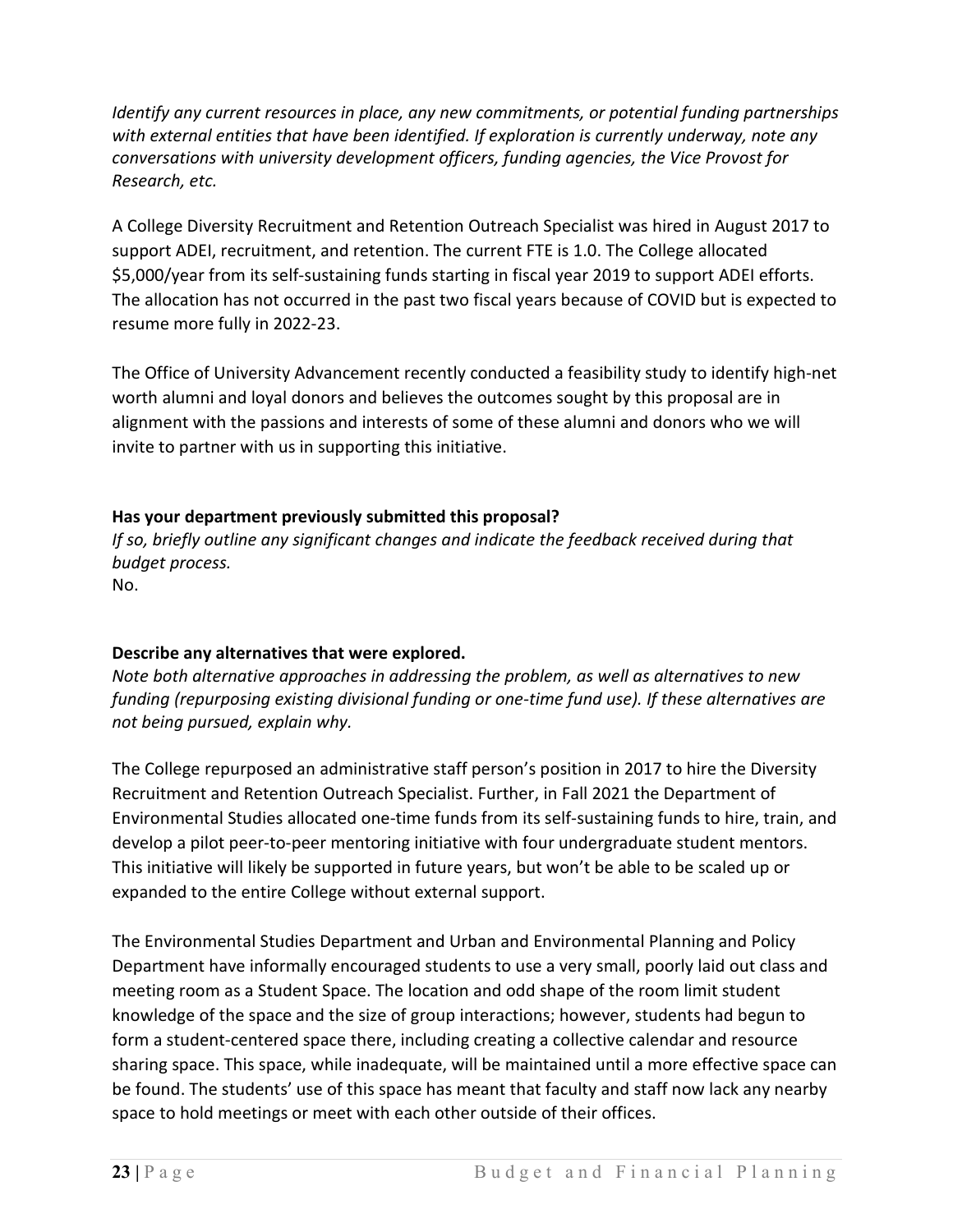These efforts are ad hoc, limited by financial and human resources, and by physical space.

## **Section 4: Fulfillment of WWU's Strategic Plan's Core Themes and Goals**

**Please explain how your proposal and the anticipated outcomes described will advance the Core Themes and Goals of [WWU's 2018-2025 Strategic Plan](https://provost.wwu.edu/strategic-plan-2018-2025) and the strategic priorities set for this budget cycle. How does this allocation or withdrawal of funding advance or hinder access to Western, academic excellence, and/or inclusive achievement?**

#### **Themes:**

1) Advancing Inclusive Success

This proposal's core is aimed at removing barriers to success for students who enter Western with interest in the environment, especially focusing on supporting, mentoring, and connecting with first-generation, Pell-Grant eligible, and racial and ethnic-minority identifies students who are underrepresented at Western and in the College.

2) Increasing Washington Impact

Through our analysis of institutional barriers to diversity, equity and inclusion at our College, and review of evidence-based solutions, we understand that enhancing our engagement with students through:

- formal mentoring programs;
- math, science, and critical reading and writing skills support;
- and inclusive, student-centered field courses

*directly* increases our ability to recruit and retain both student groups that have experienced barriers to accessing post-secondary education and those for whom post-secondary education is a given. Furthermore, by intentionally working to advance inclusivity, our graduates will be better prepared to engage with diverse stakeholders to address the range of complex environmental problems our State faces.

3) Enhancing Academic Excellence

The core focus of the RISE proposal is to enhance academic excellence, with special attention paid to the needs historically marginalized students. It further enhances the learning of all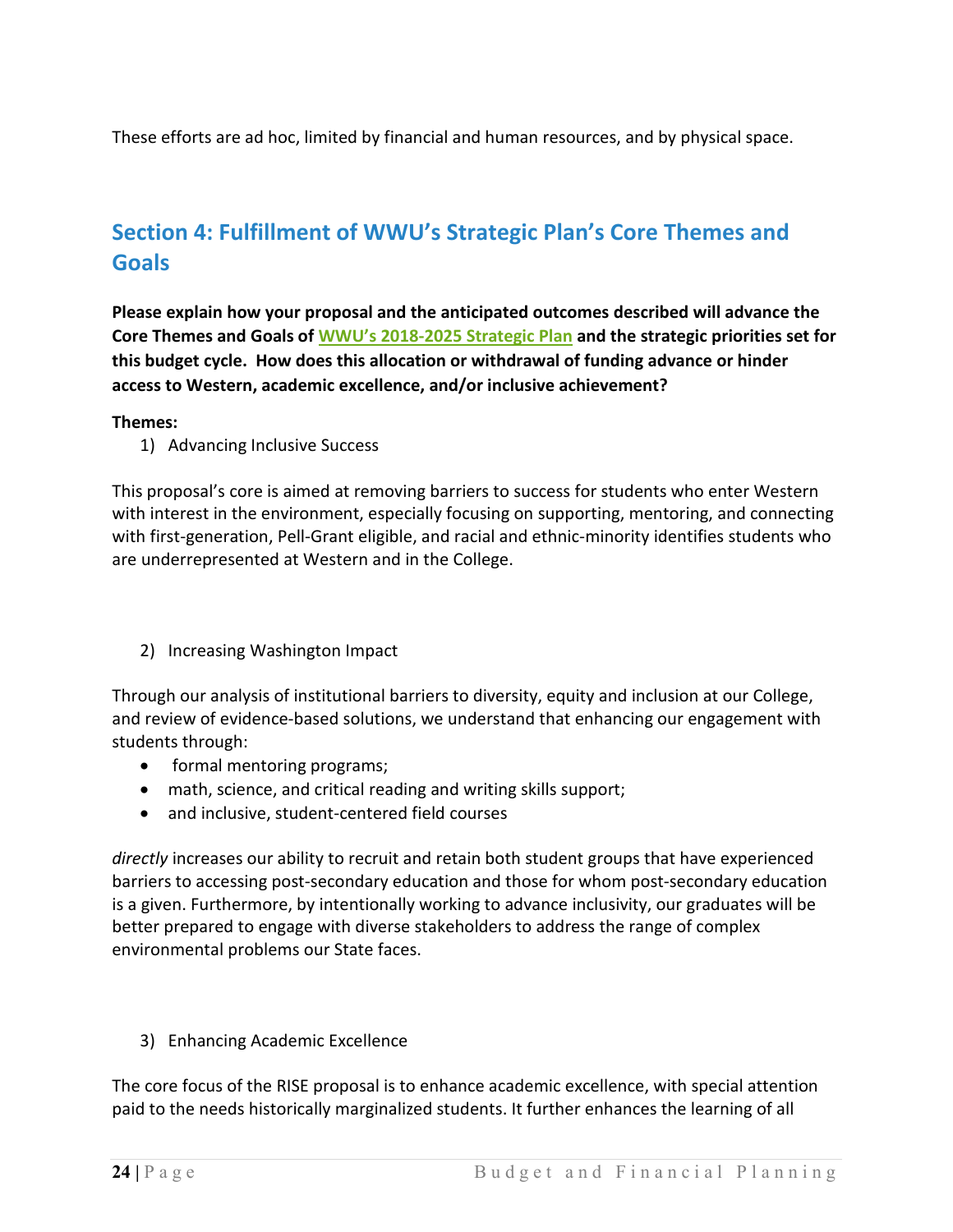students when they learn in diverse classrooms and have access to spaces and resources that build social connection, well-being, and a sense of belonging.

### **Goals:**

1) Western will provide a transformational education grounded in the liberal arts and sciences and based on innovative scholarship, research, and creative activity.

Through this RISE proposal, we will transform the way we support students' growth as environmental scholars. In the past, students primarily engaged with the College of the Environment in their third and fourth year, leaving little time for students to develop professional identities or engagement in innovative scholarship and research with faculty. The activities and programs coordinated through the RISE Office will engage with students earlier and systematically support their growth even before they enter the College. Because the RISE proposal directly targets groups who have been underserved in the past and because the proposal increases faculty cultural competency to support a broader diversity of students, it helps foster more inclusive access to transformational education.

2) Western will advance a deeper understanding of and engagement with place.

At the College of the Environment, our curriculum is centered on understanding the complex socio-ecological systems in which we are embedded and upon which we depend. The proposed FIG, Viking Launch, and inclusive field-based course clusters deepen that learning by taking students out of the classroom to directly engage with environmental research and meet with leaders, organizations, and communities grappling with how to live sustainably, justly, and equitably within a particular place and particular natural system.

3) Western will foster a caring and supportive environment where all members are respected and treated fairly.

A core component of the proposal is peer-to-peer mentoring, sustained and inclusive facultystudent mentoring, and the development of a supportive physical space where students can build community, grow a sense of belonging, and cultivate their identity as scholars, individuals, and collectives. The proposal draws on student visions for a supportive environment to learn and grow, as well as student feedback to climate surveys that show what they need to feel respected and treated with fairness.

4) Western will pursue justice and equity in its policies, practices, and impacts.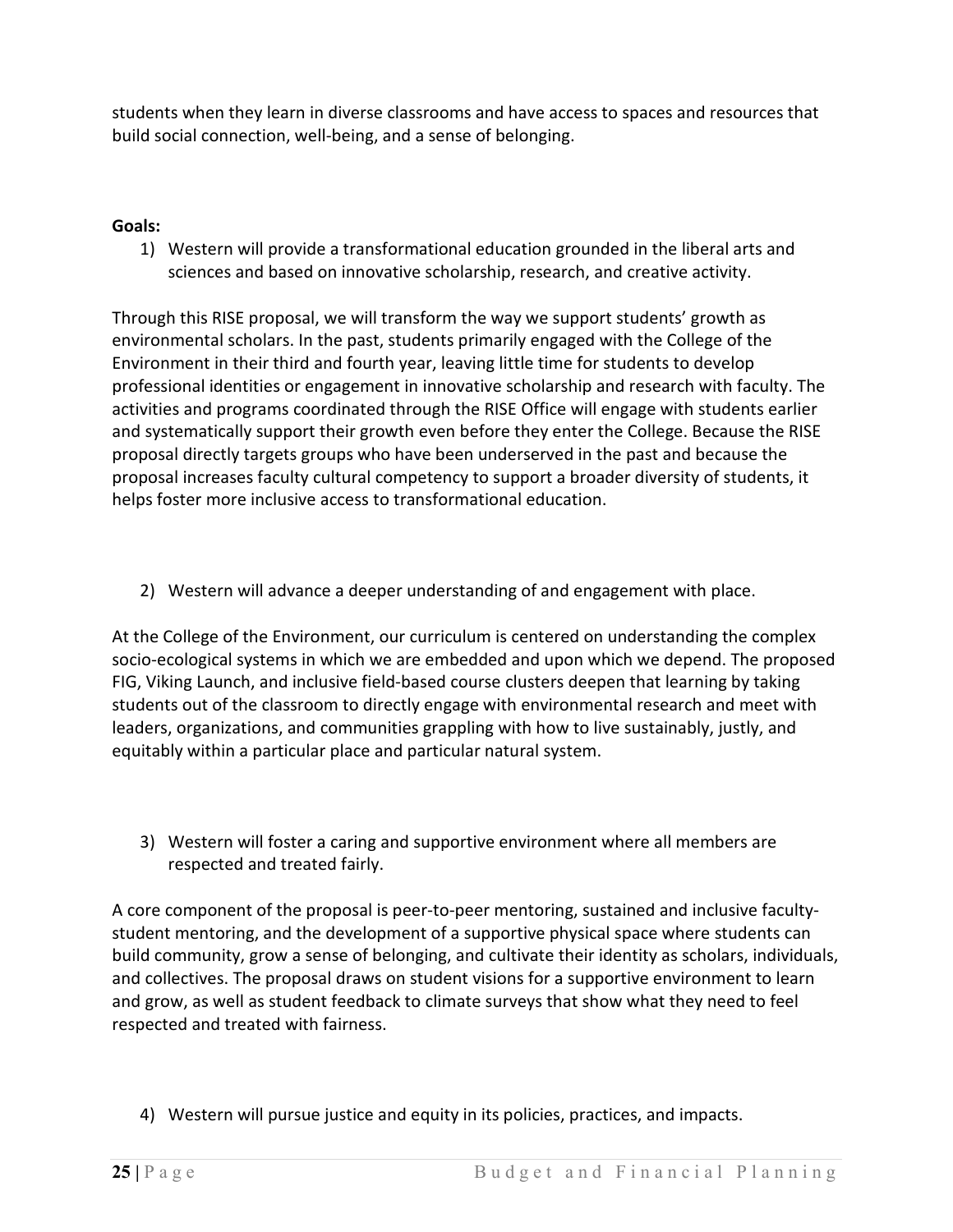The proposal seeks to enhance support of underrepresented students and it does so in pursuit of a more just and equitable education experience that can support their growth as future environmental leaders and problem-solvers.

### **Section 5: Space Planning, Capital, and Maintenance Considerations**

**If the proposal includes new major equipment or software (>\$25K), please indicate its anticipated useful life, and associated operating costs such as service contracts or annual licenses.**

Click here to enter text

### **Do you believe new space, space modifications, or infrastructure upgrades will be required? If so, please provide the following as best you can:**

*Capital Planning and Development will review and evaluate the request after the proposal is submitted to determine options.*

> • **Scope:** As part of this proposal, the College seeks a space modification to create a hearth for College of Environment students that invites social interaction and collaboration among students interested in the environment, whether curious, pre-major, or declared majors. The space will support meeting spaces for students and staff from the Office of Inclusive Excellence and college advising. It will also provide access to resources for students in mentoring initiatives to receive academic support. As a hearth to College of the Environment, the space will welcome all students, especially for pre-majors, early majors, and transfer student, to the College and encourage exchanges among them. Additionally, the space will provide furniture conducive to student collaboration and study and support meeting areas for clubs or community outreach events. Student research, affinity-based activities, and information about upcoming College activities would be visible and accessible, even for students who had not yet declared their major. Two potential spaces close to the College and department and that may be appropriate are the atrium in Artnzen Hall or the atrium space in Environmental Studies. Space Administration may identify other options. Utilizing biophilic design and enhanced daylighting design, we envision the development of a hearth for College of the Environment students that engages students with core principles of sustainability and justice through its design and physical resources, in addition to being a space that provides social space, meetings rooms, and direct access to academic services. We will utilize post-occupancy evaluation to develop metrics for the success of the space renovation to demonstrate the impacts of this improvement project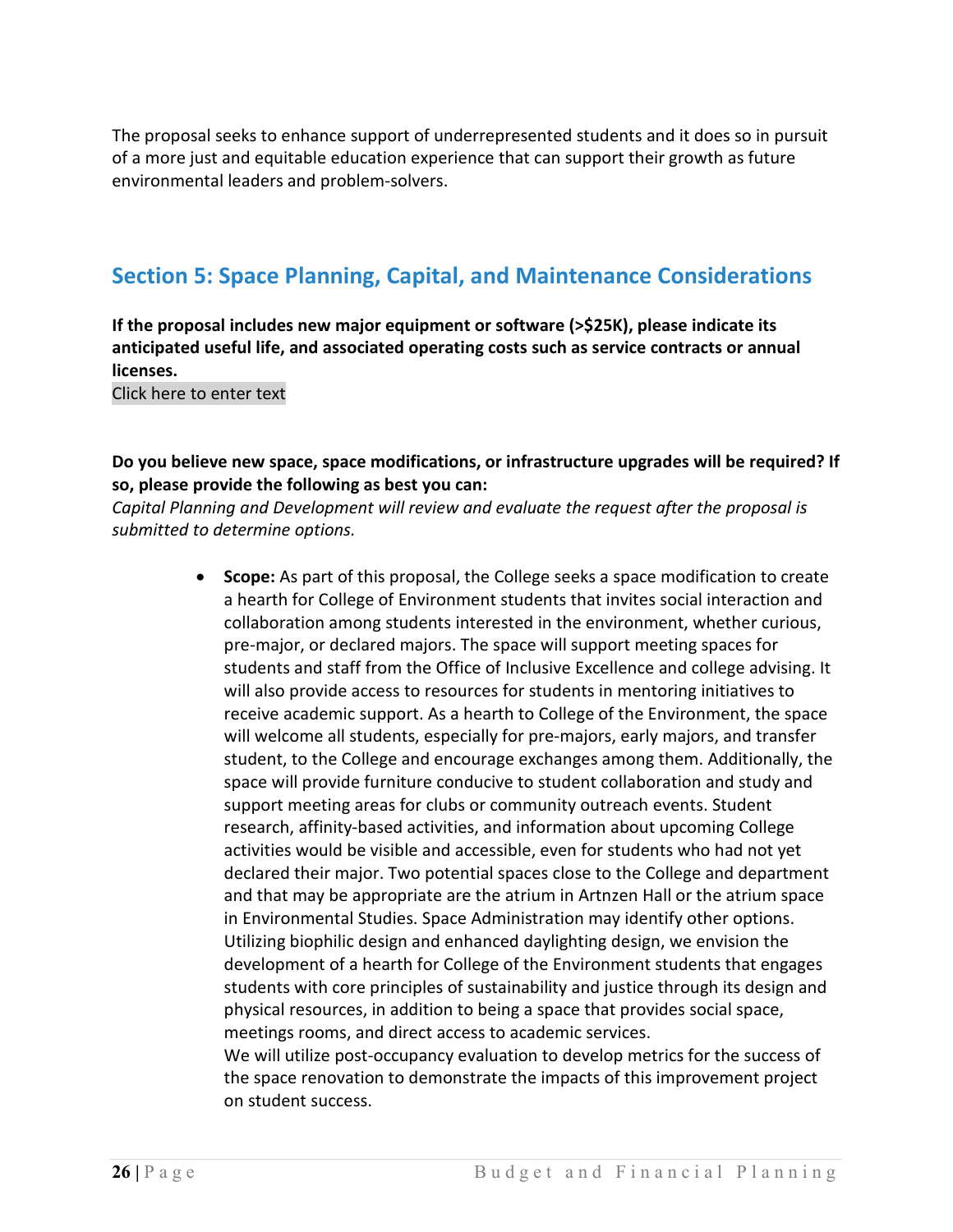- **Square Footage:** ~1000-3000 square feet
- **Cost for capital component:** Currently unknown, cost being estimated by Space Administration

**If existing space is being repurposed, explain how the proposed activities will be accommodated within existing space. For how long? Who will need to approve the proposed new use of this space?**

Per conservations with Space Administration, a renovation of the Artnzen Hall Atrium may require modifications to the Dining Services Contract to require roll-down shutters for existing food service stations. Existing eating and studying activities in the Atrium would be in line with the collaborative meeting space concept proposed and would not be displaced.

A renovation of the Environmental Studies Atrium would improve a currently under-utilized space. Currently some students use the space for study and meeting, activities that would be in line with the proposed Environmental Student Union space development. Students in geology and others that use the space currently would be welcome and invited to adapt the space for their needs as well. However, sound attenuation in this atrium space is poor and providing gradients of privacy would be important.

Space Administration may find more appropriate options.

**For proposals that include capital development or IT infrastructure, please explain how physical accessibility and cultural inclusion (beyond statutory requirements) will be resourced as foundational elements of project development.**

The proposed renovation of existing space to create an Environmental Student Union is driven by the College's current awareness of physical accessibility barriers. Currently all students, and especially those with mobility limitations, have difficulty accessing college advising staff and the Diversity and Recruitment Specialist, both of whom are housed on the 5th floor of Environmental Studies. The small elevators, narrow halls, and offset floors make getting to the College main office for these advising and support services difficult. Our proposal of an Environmental Student Union on a concourse floor will increase visibility, accessibility, and inclusiveness for all students, staff, and faculty.

# **Section 6: Additional Information Required for New State Funding**

**If the proposal is an expansion of existing program or service, please provide five years of detailed financial information, including FTE and other relevant information.**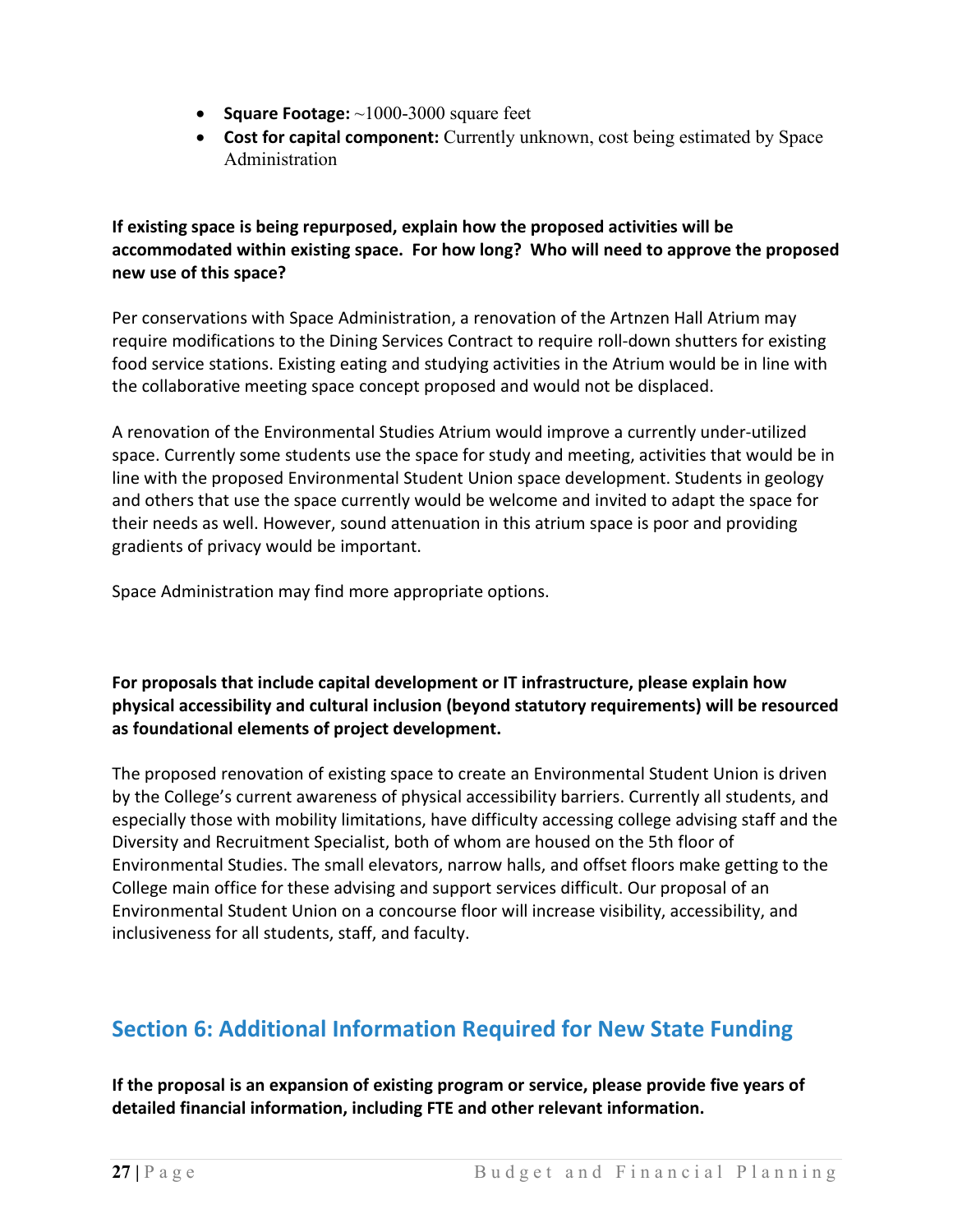### **Describe how this package affects the [Governor's Results Washington](https://results.wa.gov/) goal areas and statewide priorities.**

This proposal directly addresses two of the Governor's Results Washington goal areas.

It addresses Goal 3 Sustainable Energy and Clean Environment, which specifically focuses on implementation of climate change legislation. The College of the Environment is squarely at the center, as its mission states, of educating the next generation of environmental leaders and problem solvers. This proposal's aim to transform College of the Environment education through evidence-based strategies for increasing the diversity and excellence of our graduates. The College teaches courses in climatology, hazards mitigation, energy transitions, climate change policy tools and governance, and sustainable community development. These courses, including a new minor in climate change, directly train students to not only participate in and support, but to be the future leaders of the Governor's Goal 3.

The proposal also directly addresses Goal 5 Efficient, Effective and Accountable Government, both sub goal 5.1 and 5.2. College of the Environment graduates go on to work in local, state, and tribal agencies and directly engage with stakeholders in understanding and managing complex environmental issues. Through this proposal we aim to directly increase our ability to reach, retain, and equitably support diverse students from across the state. We seek to deepen and transform our ability to mentor and train diverse students in ways that build both their technical skills, but also their capacity to work with diverse stakeholders and to center engagement, equity, and justice in their work of environmental science, policy, and planning.

**Is this proposal in response to litigation, an audit finding, executive order or task force recommendation?**

No.

**If proposal includes new IT investments, please complete and attach the state's [IT Addendum](https://ofm.wa.gov/budget/budget-instructions/budget-forms)  [form.](https://ofm.wa.gov/budget/budget-instructions/budget-forms)**

NA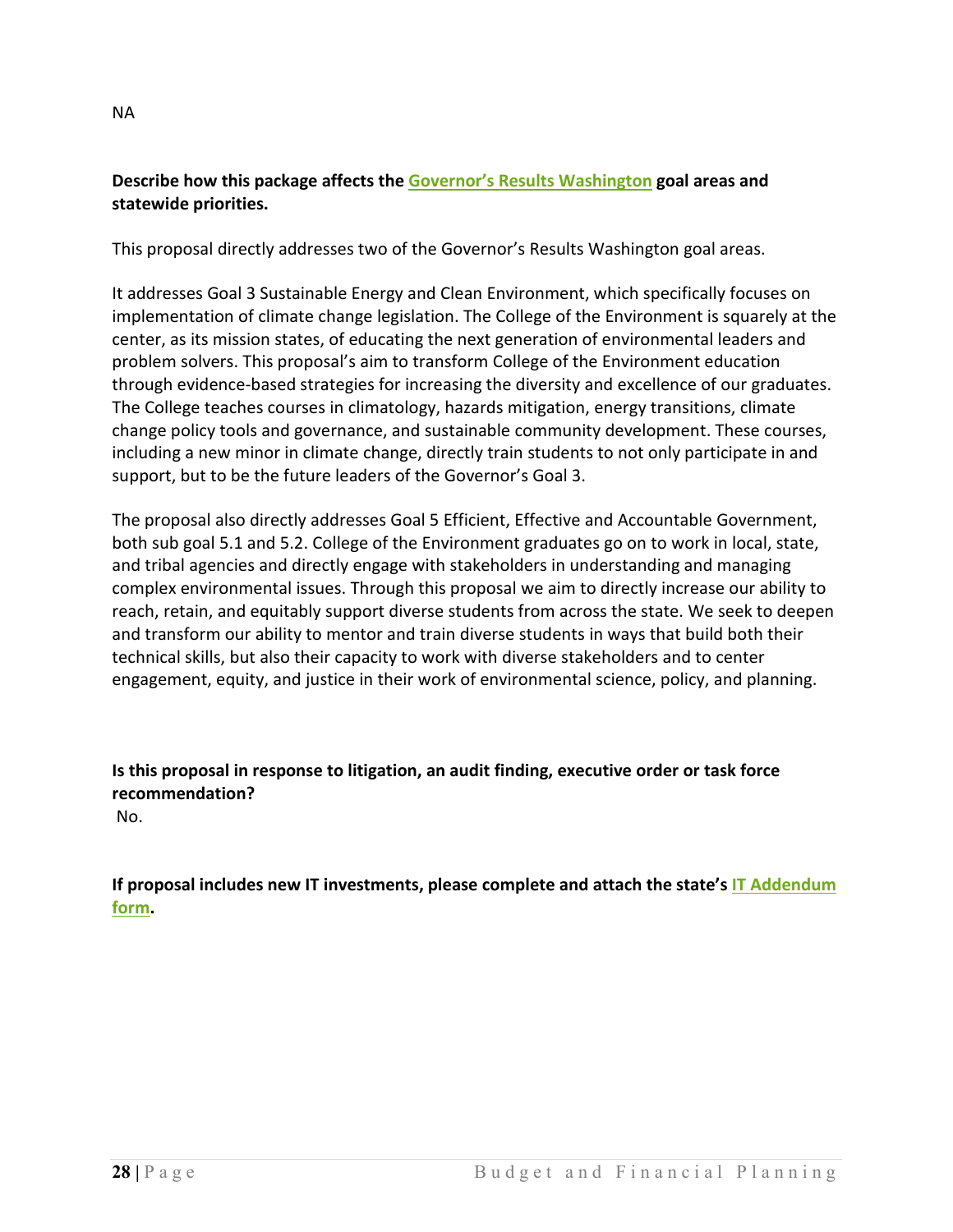- 1. American Association for the Advancement of Science (AAAS). 2011. Vision and change in undergraduate biology education: A call to action. Washington, DC. [online] https:/[/www.visionandchange.org](http://www.visionandchange.org/) (accessed 12 September 2020)
- 2. AAAS. 2018. Vision and change in undergraduate biology education: Unpacking a movement and sharing lessons learned. Washington, DC. [online] https:/[/www.visionandchange.org](http://www.visionandchange.org/) (accessed 12 September 2020)
- 3. Anadu, J., H. Ali, and C. Jackson. 2020. Ten steps to protect BIPOC scholars in the field. *Eos*,101. [online] https://doi.org/10.1029/2020EO150525
- 4. Arif, S., M. D. B. Massey, N. Klinard, J. Charbonneau, L. Jabre, A. B. Martins, D. Gaitor, R. Kirton, C. Albury, K. Nanglu. 2021. Ten simple rules for supporting historically underrepresentedstudents in science. *PLOS Computational Biology* 17(9):e1009313. doi: 10.1371/journal.pcbi.1009313
- 5. Bangera, G., and S. Brownell. 2014. Course-based undergraduate research experiences canmake scientific research more inclusive. *CBE—Life Sciences Education* 13: 602–606.
- 6. Barrows, C. W., M. L. Murphy-Mariscal, and R. R. Hernandez. 2016. At a crossroads: The natureof natural history in the twenty-first century. *BioScience* 66:592-599. doi:10.1093/biosci/biw043
- 7. Barton J., R. Bragg, J. Pretty, J. Roberts, and C. Wood. 2016. The wilderness expedition: Aneffective life course intervention to improve young people's well-being and connectedness toNature*. J. Experiential Education* 39(1):59-72. doi: 10.1177/1053825915626933
- 8. Beltran, R.S., E. Marnocha, A. Race, D. A. Croll, G. H. Dayton, and E. S. Zavaleta. 2020. Field courses narrow demographic achievement gaps in ecology and evolutionary biology. *Ecology andEvolution* 10: 5184-5196. doi: 10.1002/ece3.6300
- 9. Bowser, G. and C. R. Cid. 2021. Developing the ecological scientist mindset among underrepresented students in ecology fields*. Ecol.Appl*. 31(6):e02348. doi: 10.1002/eap.2348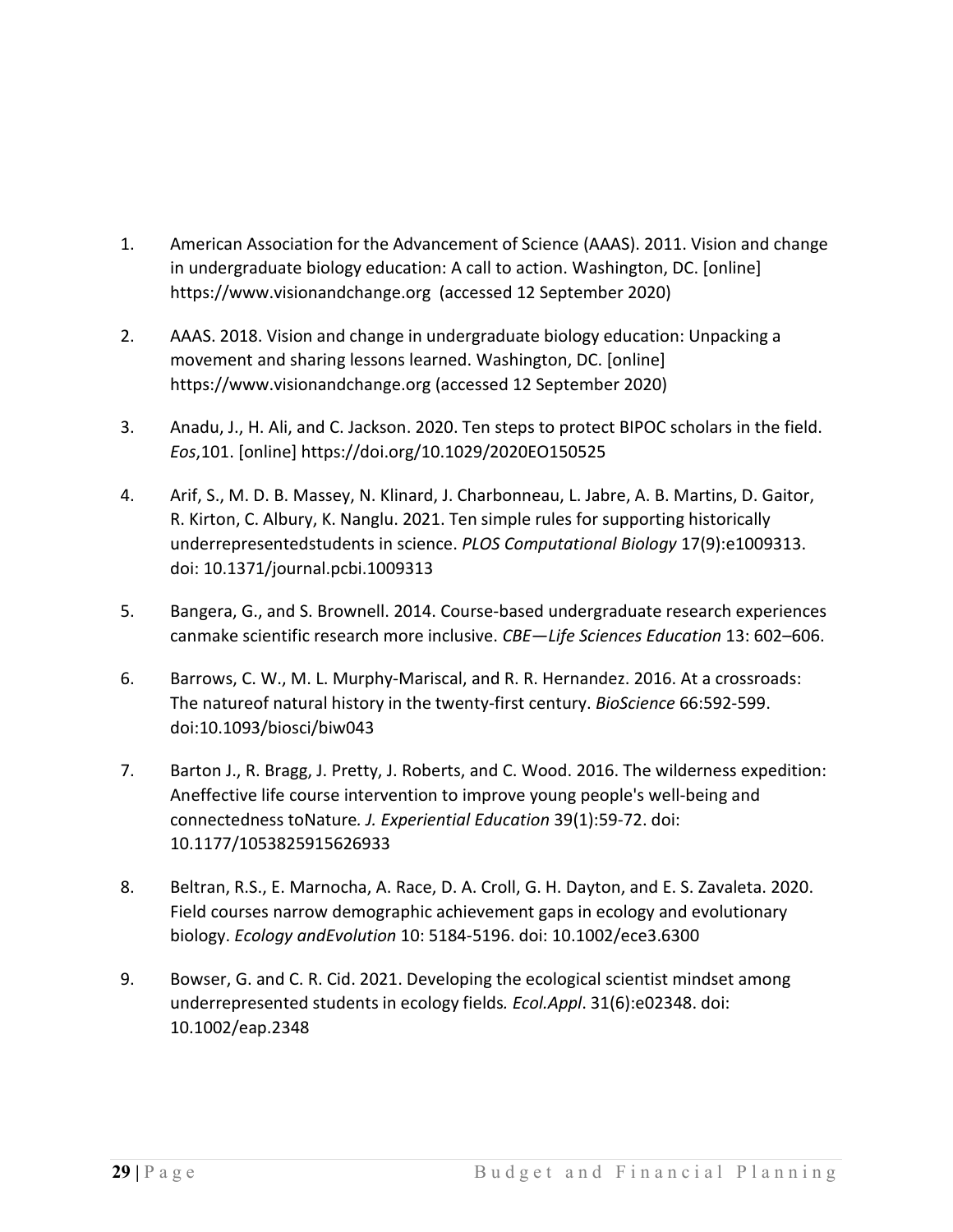- 10. Boyle, A., S. Maguire, A. Martin, C. Milsom, R. Nash, S. Rawlinson, A. Turner, S. Wurthmann,and S. Conchie. 2007. Fieldwork is good: The student perception and the affective domain. *J. Geography Higher Education* 31(2):.299-317.
- 11. Cid, C. and G. Bowser. 2015. Breaking down barriers to diversity in ecology. *Front.Ecol.Environ*. 13:179. doi: 10.1890/1540-9295-13.4.179
- 12. Clement, S. J. (2019). It's Not All About Climbing Rocks: Reorienting Outdoor EducatorsToward Social Justice. *Summit to Salish Sea: Inquiries and Essays*  4(1). [online] https://cedar.wwu.edu/s2ss/vol4/iss1/6
- 13. Colaninno, C.E., S. P. Lambert, E. L. Beahm, and C. G. Drexler. 2020. Creating and supporting aharassment- and assault-free field school. *Advances in Archaeological Practice* 8(2):111-122. doi: 10.1017/aap.2020.8
- 14. Samuelson, & Litzler, E. (2016). Community Cultural Wealth: An Assets-Based Approach to Persistence of Engineering Students of Color. Journal of Engineering Education (Washington, D.C.), 105(1), 93–117. https://doi.org/10.1002/jee.20110
- 15. van Dijk, H., van Engen, M. & Paauwe, J. Reframing the Business Case for Diversity: A Values and Virtues Perspective. *J Bus Ethics* 111, 73–84 (2012). https://doi.org/10.1007/s10551-012-1434-z
- 16. Noon, M. (2007). The fatal flaws of diversity and the business case for ethnic minorities. *Work, Employment, and Society.* 21(4). https://doi.org/10.1177/0950017007082886
- 17. Hurtado, S. (2007). Linking diversity with the educational and civic missions of higher education. *The Review of Higher Education, 30(2)*: 185-196.
- 18. Chang. (2005). Reconsidering the Diversity Rationale. Liberal Education, 91(1), 6.
- 19.. Moses MS, Chang MJ. Toward a Deeper Understanding of the Diversity Rationale. Educational Researcher. 2006;35(1):6-11. doi:10.3102/0013189X035001006
- 20. Robinson, G., Dechant, K. (1997). Building a business case for diversity. *Academy of Management Perspectives* 11(3). https://doi.org/10.5465/ame.1997.9709231661
- 21. Thomas, D. (2004) Diversity as strategy. Harvard Business Review. [Diversity as Strategy](https://www.vrandolphbrown.com/assets/hbr_diversity-as-strategy.pdf)  [\(hbr.org\)](https://www.vrandolphbrown.com/assets/hbr_diversity-as-strategy.pdf)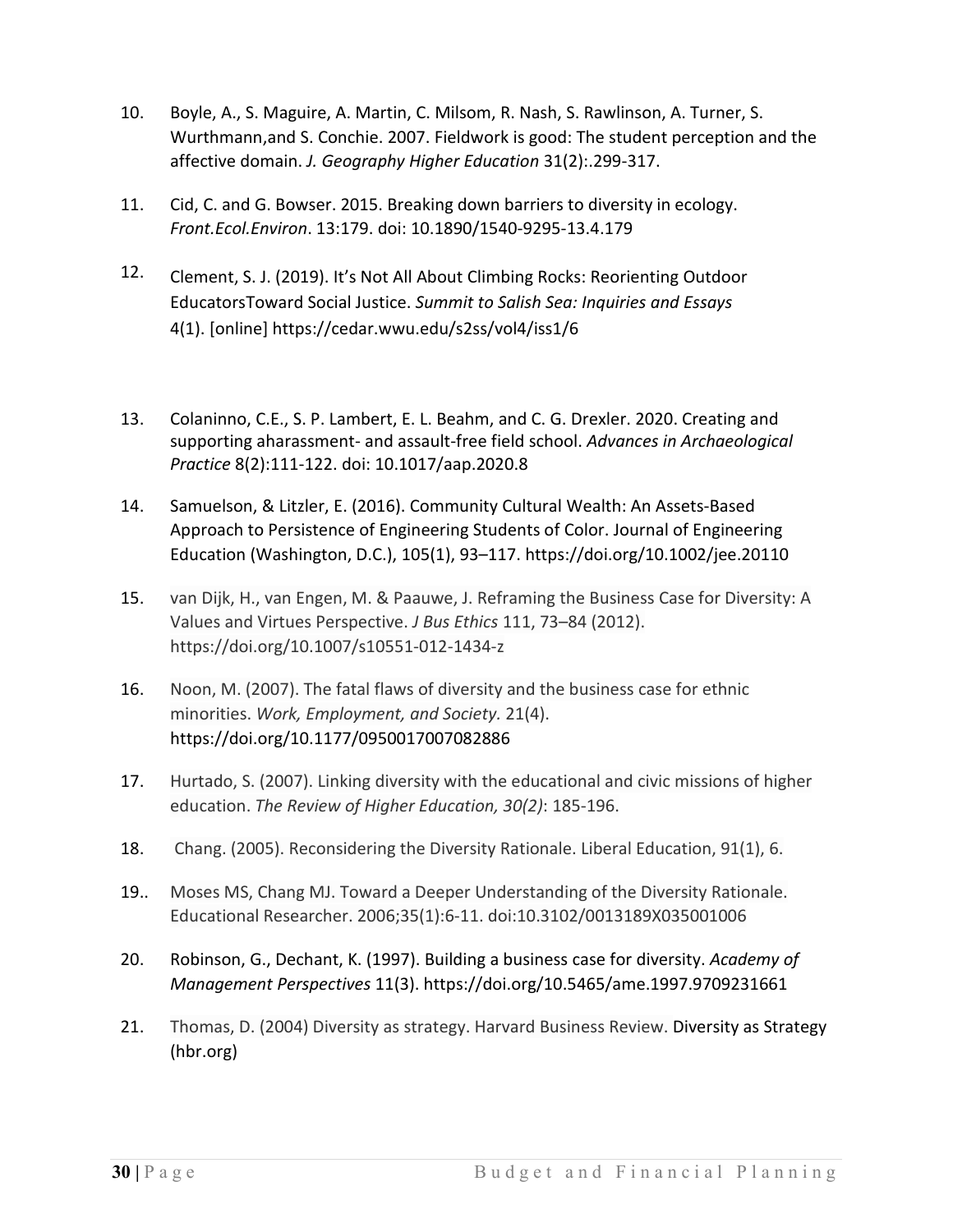- 22. Pearson, A., Schuldt, J. Facing the diversity crisis in climate science. *Nature Clim Change* 4, 1039–1042 (2014). https://doi.org/10.1038/nclimate2415
- 23. Taylor, D. E. (2014). *The state of diversity in environmental organizations*. Green 2.0 working group. Transparency Reports: Diversity in Environmental Organizations – Green 2.0 (diversegreen.org)
- 24. Statistical Atlas (2021). Educational Attainment in Washington (State). Retrieved Jan 24, 2022 from https://statisticalatlas.com/state/Washington/Educational-Attainment
- 25.. U.S. Census (2021). Quick Facts Database Population estimate Census April 1, 2020. Retrieved Jan 22, 2022 from: https://www.census.gov/quickfacts/US
- 26. Western Washington University (2021). Western Factbook. Retrieved Jan 22, 2022 from: https://oie.wwu.edu/factbook/
- 27. Bowser, & Cid, C. R. (2021). Developing the ecological scientist mindset among underrepresented students in ecology fields. Ecological Applications, 31(6), e02348– n/a[. https://doi.org/10.1002/eap.2348](https://doi.org/10.1002/eap.2348)
- 28. Social Justice and Equity Committee (2020). Underrepresented Student Needs Assessment Project. Western Washington University. [Underrepresented Student](https://sjec.wwu.edu/underrepresented-student-needs-assessment-project)  [Needs Assessment Project | Social Justice and Equity Committee | Western](https://sjec.wwu.edu/underrepresented-student-needs-assessment-project)  [Washington University \(wwu.edu\)](https://sjec.wwu.edu/underrepresented-student-needs-assessment-project)
- 29. College of the Environment (2016). Diversity and Inclusion Plan. [https://cenv.wwu.edu/files/2021-01/Huxley\\_College\\_Diversity\\_Inclusion\\_Plan\\_2016-](https://cenv.wwu.edu/files/2021-01/Huxley_College_Diversity_Inclusion_Plan_2016-2019.pdf) [2019.pdf](https://cenv.wwu.edu/files/2021-01/Huxley_College_Diversity_Inclusion_Plan_2016-2019.pdf)
- 30. Espinosa, L. L. Pipelines and pathways: Women of color in undergraduate STEM majors and the college experiences that contribute to persistence. Harvard Educational Review, 2011. 81(2): 209-240.
- 31. Loue, S. Mentoring, process and models, in Mentoring Health Science Professionals, S. W. Sussman and R. M. Piscitelli, Editors. 2011, New York: Springer. 47-65.
- 32. Allen, T. D. et al. The state of mentoring research: A qualitative review of current research methods and future research implications. Journal of Vocational Behavior, 2008. 73(3): 343-357.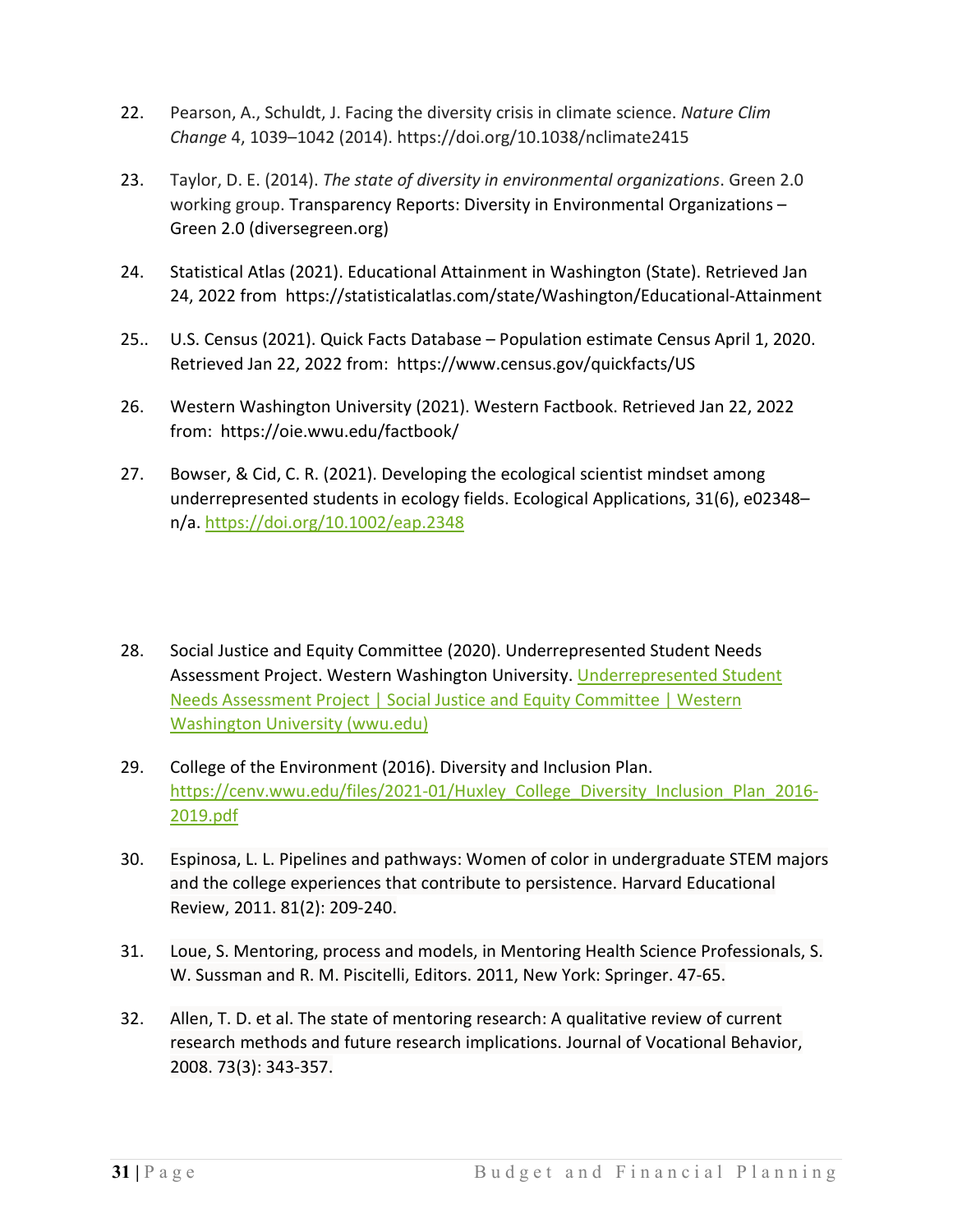- 33. Daniell, E. Every Other Thursday: Stories and Strategies from Successful Women Scientists. 2006, New Haven: Yale University Press.
- 34. Holt, L. J. and C. A. Berwise. Illuminating the process of peer mentoring: An examination and comparison of peer mentors' and first-year students' experiences. Journal of The First-Year Experience & Students in Transition, 2012. 24(1): p. 19-43.
- 35. Holt, L. J. and M. J. Lopez. Characteristics and correlates of supportive peer mentoring: A mixed methods study. Mentoring & Tutoring: Partnership in Learning, 2014. 22(5): 415-432.
- 36. Darwin, A. and E. Palmer. Mentoring circles in higher education. Higher Education Research & Development, 2009. 28(2): 125-13
- 37. Arif S, Massey MDB, Klinard N, Charbonneau J, Jabre L, Martins AB, et al. (2021) Ten simple rules for supporting historically underrepresented students in science. PLoS Comput Biol 17(9): e1009313. https://doi.org/10.1371/journal.pcbi.1009313
- 38. Asgari, S., Carter Jr, F. (2016). Peer mentors can improve academic performance: A quasi-experimental study of peer mentorship in introductory courses. Teaching of Psychology, 43(2), 131–135[. https://doi.org/10.1177/0098628316636288](https://doi.org/10.1177/0098628316636288)
- 39. Collings, R., Swanson, V., Watkins, R. (2014). The impact of peer mentoring on levels of student wellbeing, integration and retention: A controlled comparative evaluation of residential students in UK higher education. Higher Education, 68(6), 927–942. <https://doi.org/10.1007/s10734-014-9752-y>
- 40. Tenenbaum, Anderson, M. K., Jett, M., & Yourick, D. L. (2014). An Innovative Near-Peer Mentoring Model for Undergraduate and Secondary Students: STEM Focus. Innovative Higher Education, 39(5), 375–385.<https://doi.org/10.1007/s10755-014-9286-3>
- 41. Wolfe, & Riggs, E. M. (2017). Macrosystem Analysis of Programs and Strategies to Increase Underrepresented Populations in the Geosciences. Journal of Geoscience Education, 65(4), 577–593. [https://doi.org/10.5408/17-256.1](https://nam11.safelinks.protection.outlook.com/?url=https%3A%2F%2Fdoi.org%2F10.5408%2F17-256.1&data=04%7C01%7Cgreenr21%40wwu.edu%7C73431a59df6e4d93ba0b08d9db7167f2%7Cdc46140ce26f43efb0ae00f257f478ff%7C0%7C0%7C637782102386223399%7CUnknown%7CTWFpbGZsb3d8eyJWIjoiMC4wLjAwMDAiLCJQIjoiV2luMzIiLCJBTiI6Ik1haWwiLCJXVCI6Mn0%3D%7C3000&sdata=dAE%2FPacvYxB8cjfLwT8fEGqA5i18nvGw8cuGNEPYuLU%3D&reserved=0)
- 42. Zaniewski, A. M., & Reinholz, D. (2016). Increasing STEM success: A near-peer mentoring program in the physical sciences. *International Journal of STEM Education, 3*(1), 1-12. doi:http://dx.doi.org/10.1186/s40594-016-0043-2
- 43. Windchief. (2019). Rationale for Cocreating a Community for Underrepresented Minorities in Science, Technology, Engineering, and Math: An Indigenous Paradigm. New Directions for Higher Education, 2019(187), 9–18. [https://doi.org/10.1002/he.20332](https://nam11.safelinks.protection.outlook.com/?url=https%3A%2F%2Fdoi.org%2F10.1002%2Fhe.20332&data=04%7C01%7Cgreenr21%40wwu.edu%7C73431a59df6e4d93ba0b08d9db7167f2%7Cdc46140ce26f43efb0ae00f257f478ff%7C0%7C0%7C637782102386223399%7CUnknown%7CTWFpbGZsb3d8eyJWIjoiMC4wLjAwMDAiLCJQIjoiV2luMzIiLCJBTiI6Ik1haWwiLCJXVCI6Mn0%3D%7C3000&sdata=bB7n5RIWtGdtocljlVlEyJDfaoLF68shZMxexOrGWDY%3D&reserved=0)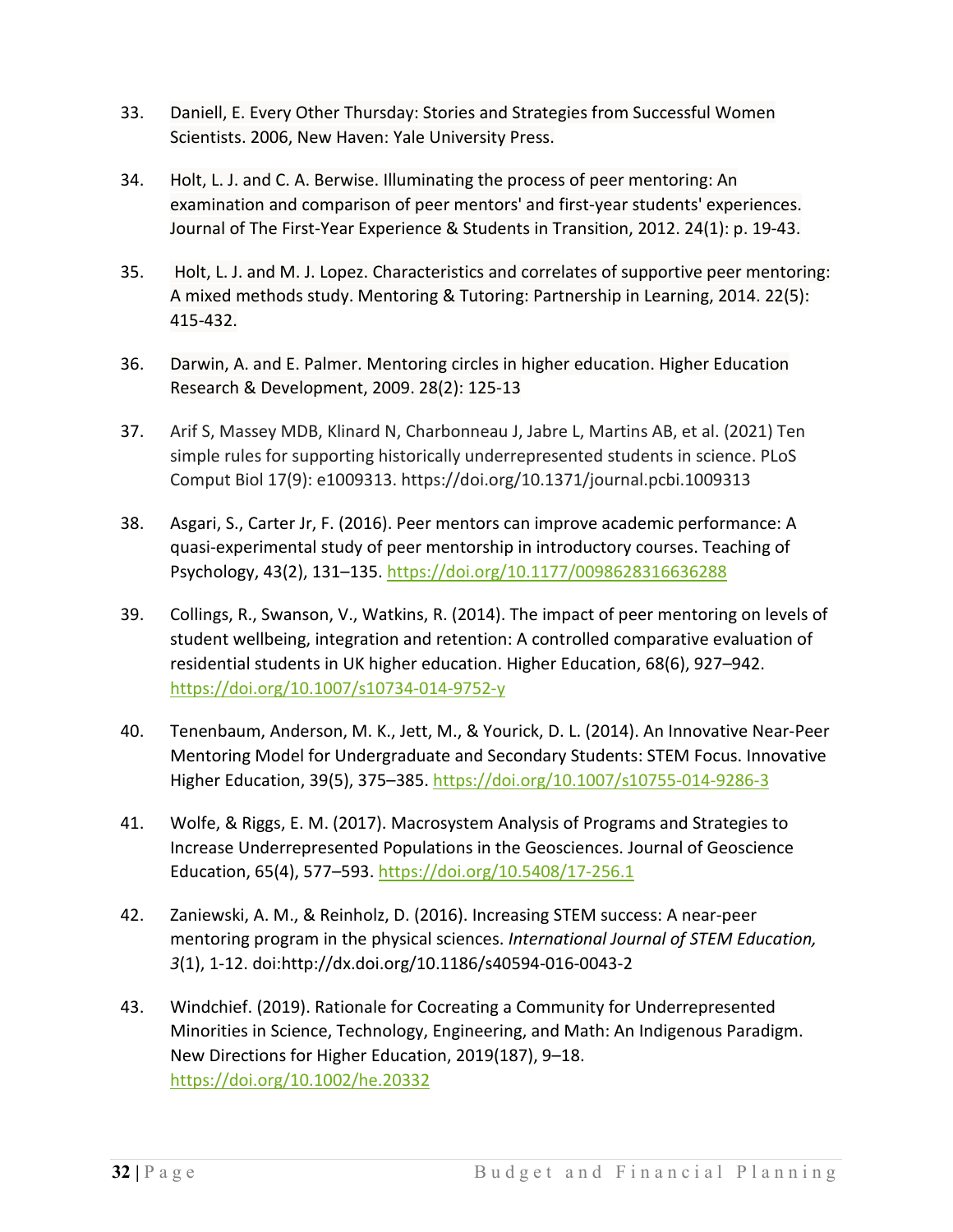- 44. Albright, J. N. & Hurd, N.M. (2018) Constellations of social support among underrepresented college students: Associations with mental health, Applied Developmental Science, 22:4, 258-269, DOI: [10.1080/10888691.2017.1287568](https://doi-org.ezproxy.library.wwu.edu/10.1080/10888691.2017.1287568)
- 45. Biggs, J., & Tang, C. (2011). *Teaching for quality learning at university* (4th ed.). McGraw Hill, Society for Research into Higher Education & Open University Press.
- 46. Ballen, C., Wieman, C., Salehi, S., Searle, J., Zamudio, K. (2018). Enhancing diversity in undergraduate science: self-efficacy drives performance gains with active learning. *CBE-Life Sciences Education,* 16(4). https://doi.org/10.1187/cbe.16-12-0344
- 47. Freeman, S. et al. Active learning increases student performance in science, engineering, and mathematics. Proceedings of the National Academy of Sciences of the United States of America, 2014. 111(23): 8410-8415.
- 48. Luckie, D. B. et al. Less teaching, more learning: 10-yr study supports increasing student learning through less coverage and more inquiry. Advances in Physiology Education, 2012. 36(4): 325-335.
- 49. Dawson, van der Meer, J., Skalicky, J., & Cowley, K. (2014). On the Effectiveness of Supplemental Instruction: A Systematic Review of Supplemental Instruction and Peer-Assisted Study Sessions Literature Between 2001 and 2010. Review of Educational Research, 84(4), 609–639. https://doi.org/10.3102/0034654314540007
- 50. Ashley, M., Cooper, K.M., Cala, J.M., Brownell, S. (2018). Building better bridges into STEM: A synthesis of 25 years of literature on STEM summer bridge programs. *CBE-Life Sciences Education,* 16(4). https://doi.org/10.1187/cbe.17-05-0085
- 51. Ardissone, Oli, M. W., Rice, K. C., Galindo, S., Urrets-Zavalia, M., Wysocki, A. F., Triplett, E. W., & Drew, J. C. (2019). Successful Integration of Face-to-Face Bootcamp Lab Courses in a Hybrid Online STEM Program. *Journal of Microbiology & Biology Education*, *20*(3), 10. https://doi.org/10.1128/jmbe.v20i3.1769
- 52. Majka, Guenther, M. F., & Raimondi, S. L. (2021). Science Bootcamp Goes Virtual: a Compressed, Interdisciplinary Online CURE Promotes Psychosocial Gains in STEM Transfer Students. Journal of Microbiology & Biology Education, 22(1). https://doi.org/10.1128/jmbe.v22i1.2353
- 53. Windsor, Bargagliotti, A., Best, R., Franceschetti, D., Haddock, J., Ivey, S., & Russomanno, D. (2015). Increasing Retention in STEM: Results from a STEM Talent Expansion Program at the University of Memphis. Journal of STEM Education, 16(2), 11.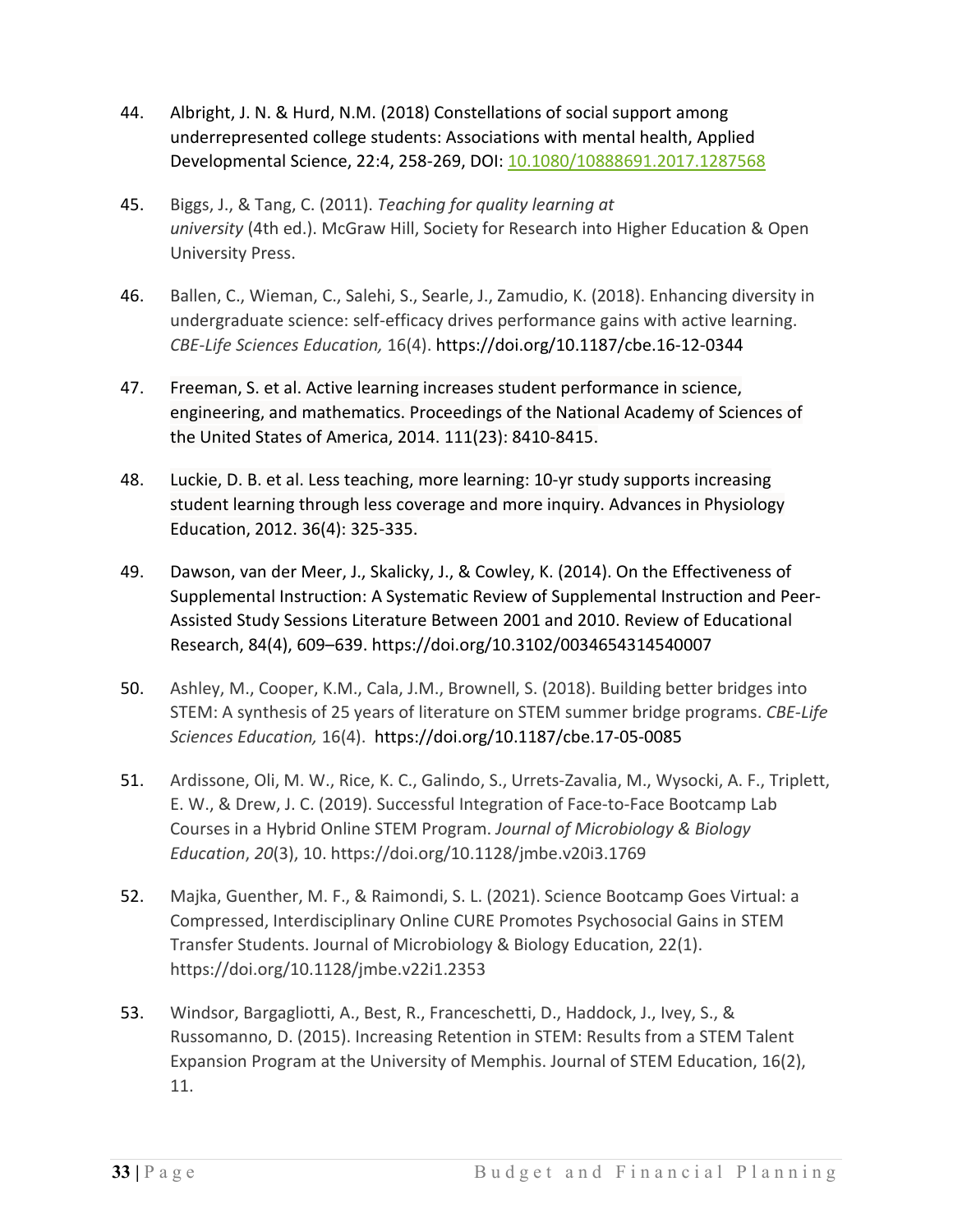- 54. Rodriguez, Rivas, M. J., Matsumura, L. H., Warschauer, M., & Sato, B. K. (2018). How do students study in STEM courses? Findings from a light-touch intervention and its relevance for underrepresented students. PloS One, 13(7), e0200767–e0200767. https://doi.org/10.1371/journal.pone.0200767
- 55. Sellami, Shaked, S., Laski, F. A., Eagan, K. M., & Sanders, E. R. (2017). Implementation of a Learning Assistant Program Improves Student Performance on Higher-Order Assessments. CBE Life Sciences Education, 16(4), ar62. https://doi.org/10.1187/cbe.16- 12-0341
- 56. Goulder, R.,G. W. Scott, and L. J. Scott. 2013. Students' Perception of Biology Fieldwork: Theexample of students undertaking a preliminary year at a UK university. *International Journal ofScience Education* 35(8): 1385-1406.
- 57. Ozias, & Pasque, P. (2019). Critical Geography as Theory and Praxis: The Community-University Imperative for Social Change. The Journal of Higher Education (Columbus), 90(1), 85–110. https://doi.org/10.1080/00221546.2018.1449082
- 58. Oyana, T. J., Garcia, S. J., Haegele, J. A., Hawthorne, T. L., Morgan, J., & Young, N. J. (2015). Nurturing Diversity in STEM Fields through Geography: the Past, the Present, and the Future. *Journal of STEM Education: Innovations & Research*, *16*(2), 20–29.
- 59. Massey, M., Arif, S., Albury, C., Cluney, V. (2021). Ecology and evolutionary biology must elevate BIPOC scholars, *Ecology Letters,* 24(5): 913-919.
- 60. Shortlidge. E. E., A. Jolley, S. Shaulskiy, E. G. Ward, C. N. Lorentz, and K. O'Connell. 2021. A resource for understanding and evaluating outcomes of undergraduate field experiences. *Ecologyand Evolution* 11:16387-16408. doi: 10.1002/ece3.8241